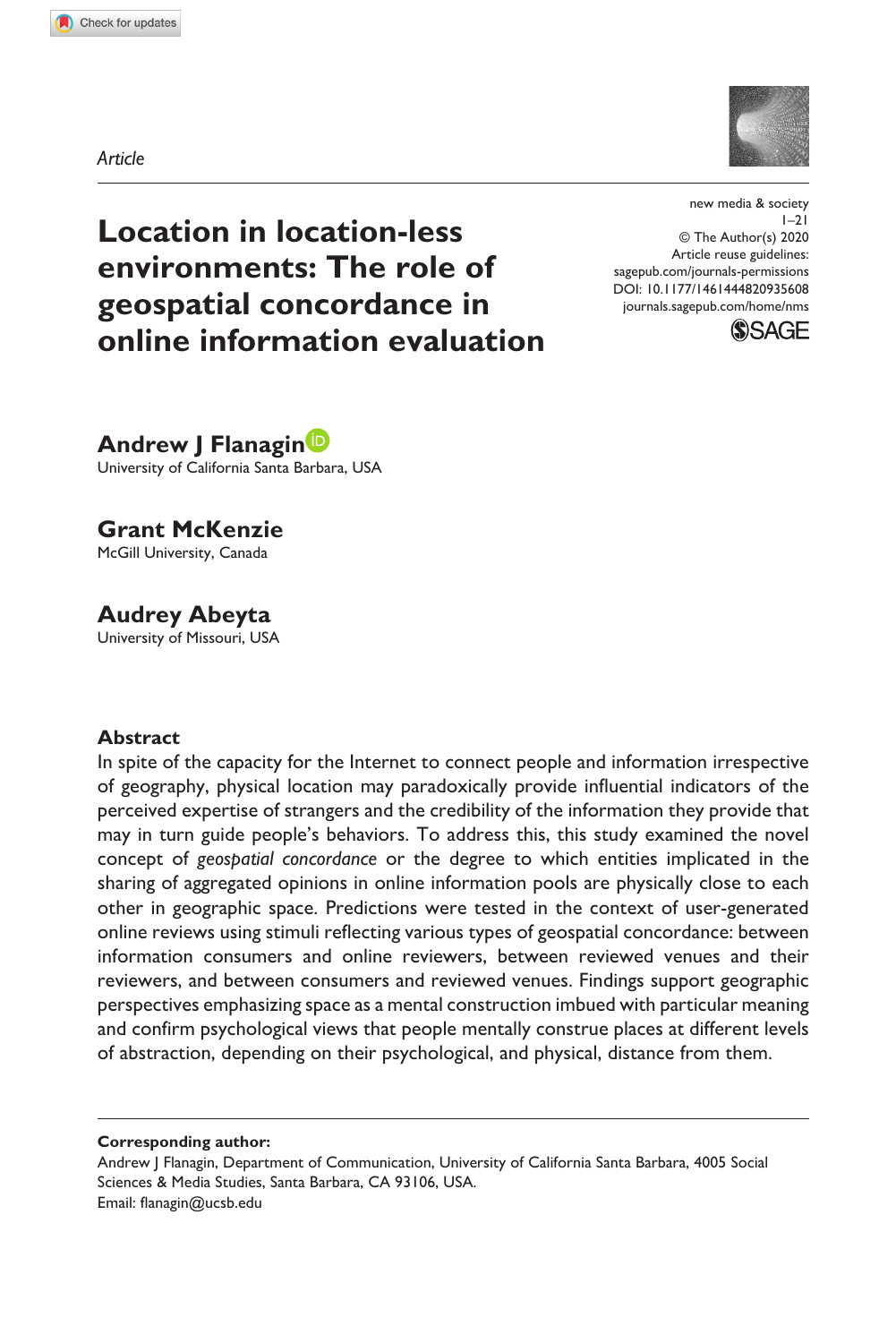#### **Keywords**

Construal level theory, geospatial information, information credibility, information evaluation, user-generated content

To help select from among the abundant and tremendously diverse information options residing on the Web efficiently, people invoke a host of strategies to evaluate the expertise of strangers, the credibility of the information provided by them, and to determine their own courses of action in light of such assessments. In this pursuit, a major rhetorical argument has been that in environments that connect people to information seamlessly, immediately, across space, and over time location is relegated to the background of people's information evaluation calculus because it is so easily overcome. In this manner physical location is viewed mainly as a barrier to be surmounted by technologies rather than as a relevant feature considered by online information consumers. Yet, compelling evidence demonstrates that physical location is a critical factor in people's information assessments (Hansen and Wänke, 2010; Hecht and Moxley, 2009; Wilken, 2008). Indeed, the consideration of location-based information may paradoxically provide new insight into information evaluation in a contemporary media environment lauded for its location-less nature. This study articulates and develops this insight by explicitly considering the role of geospatial location in people's evaluation of online information pools and subsequent behavioral intentions.

### **The relevance of location in location-less environments**

*Information pools*, or online repositories comprised of people's combined information contributions that are readily accessible to others (Cheshire and Antin, 2008), enable sharing among disaggregated individuals and have tremendous utility for those seeking insight into unknown entities within familiar domains. Contemporary information pools include a variety of popular review forums and a wide array of websites, applications, venues, and discussion groups online that provide people with the aggregated opinions of others, based on their personal experiences. Unlike resources that leverage mobile location awareness as a central feature (such as Waze for traffic navigation and Foursquare for location sharing), thereby empowering users as "digital wayfarers" who interact seamlessly with physical and digital spaces simultaneously via mobile devices (Frith, 2018; Hjorth and Pink, 2014), information pools rely on data that are contributed and retrieved without regard to the location of users.

In this way, although data in them may be location-specific, information pools are thought to derive value for their users independent of the location of those providing data to them. Because their value is not fundamentally a function of the spatial relations among interactants, information pools are typically acclaimed for transcending distance constraints and the value and utility of information in such pools has, to date, been understood to unfold independent of physical location cues. Nonetheless, spatial information is often prominent in various forms of information pools.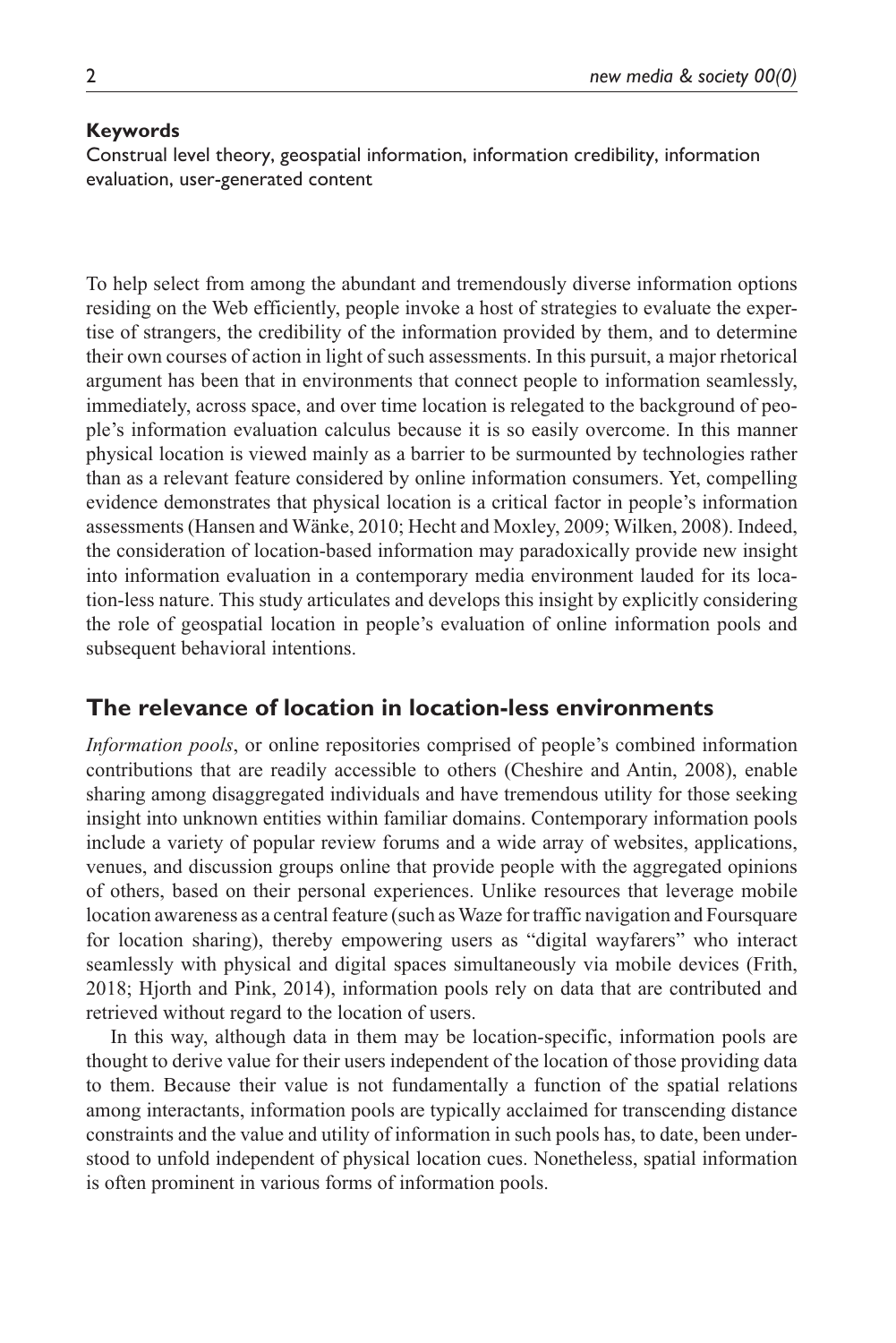Key concerns of consumers relying on online information pools supplied by unknown others include effectively evaluating the expertise of strangers, judging the credibility of the information provided by them, and determining their own actions in view of such assessments. Although many have extolled the power of Internet-based communication to locate others with shared interests independent of their physical location (e.g. McKenna and Bargh, 2000), and research often focuses on contexts where technologies can effectively transcend physical distance among interactants online (e.g. Wilson et al., 2008), the physical distance between entities in information pools can in practice signal social and psychological distinctions that profoundly impact individuals' online information assessments and behavioral intentions. In instances where information consumers are faced with assessing the opinions of strangers, the relative physical distances between relevant entities might have important implications for such outcomes.

The relative geographic distance between entities (i.e. reviewed venues, reviewers, and the consumers of those reviews) is captured in this study by the novel notion of *geospatial concordance*, or the degree to which entities implicated in the sharing of aggregated opinions online are physically proximate to one another. More specifically, geospatial concordance consists of several varieties, involving propinquity (a) between information consumers and online reviewers, (b) between reviewed venues and their reviewers, and (c) between information consumers and reviewed venues. Information pools in this experimental study are operationalized in the form of aggregated online restaurant reviews, since they constitute a popular and geographically-specific resource where individuals' personal opinions are routinely contributed, collected, and evaluated by others.

## **The role of geospatial concordance in the evaluation of information pools**

Not surprisingly, geographic science has long recognized the importance of differences in physical distance, for example, in domains such as wayfinding and navigation. There is also, however, substantial research in the geosciences examining the significant role that geospatial relationships between features play in explaining human-environment dynamics. Moreover, recent work in this domain has explicitly examined the ways in which spatial cues affect human behavior in online contexts, such as information pools.

For instance, in a test of Tobler's first law of geography (i.e. spatial auto-correlation) it has been demonstrated that, regardless of the cultural domain, in online information repositories nearby spatial entities have a higher likelihood of connection than those that are further apart, demonstrating that "the very medium that was supposed to oversee the 'death of distance'—the Internet—has instead facilitated the reaffirmation of a theory about the importance of distance that . . . has roots dating back centuries" (Hecht and Moxley, 2009: 103). Similarly, in an examination of geotagged Wikipedia contributions, "the likelihood of an anonymous contribution . . . exponentially decreases as the distance between the contributor and article location increases" (Hardy et al., 2012: 16), consistent with "prior results on information diffusion as a spatial process, but . . . counter to theories that a globalized Internet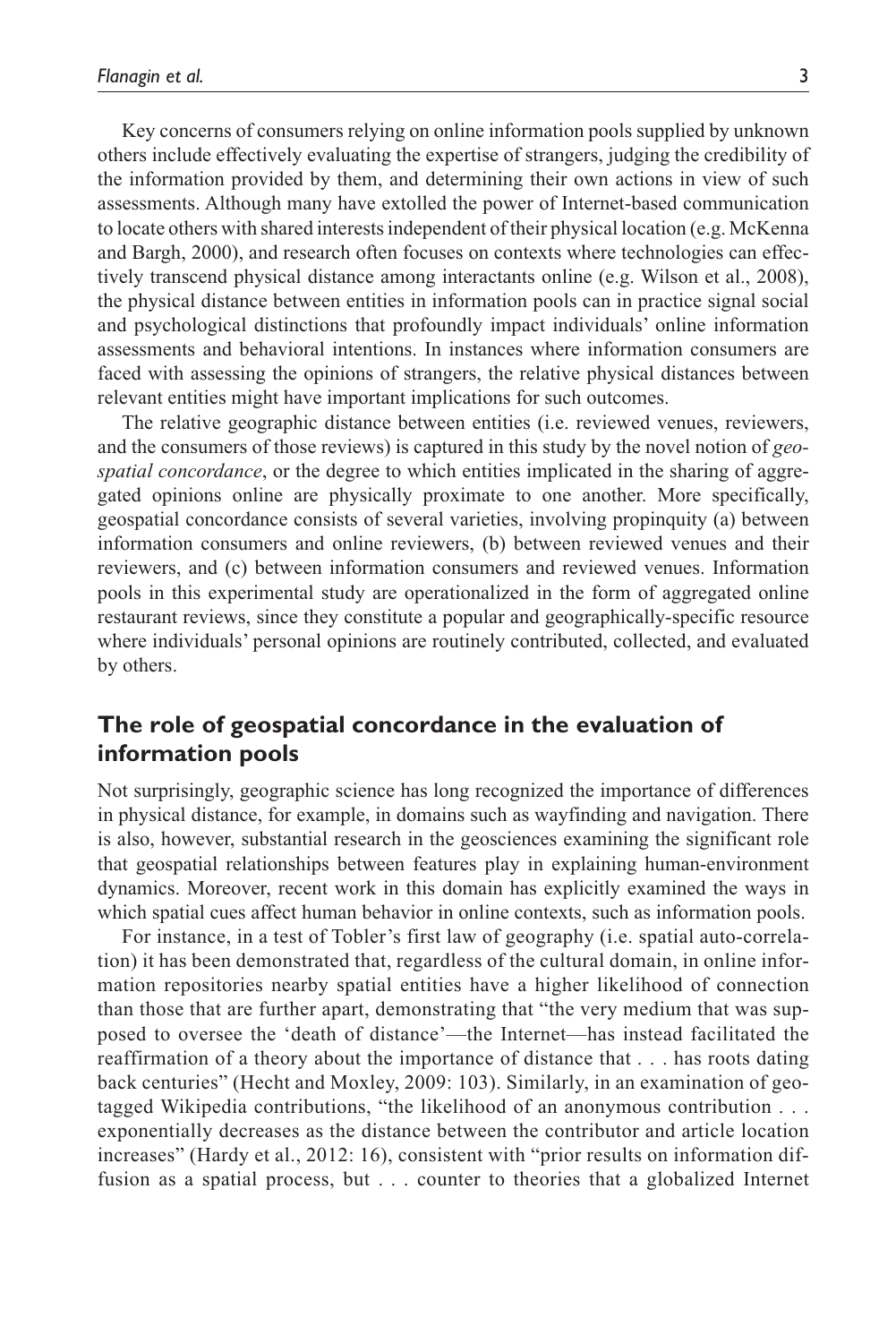neutralizes distance as a determinant of social behaviors" (p. 1). Therefore, examinations of geospatial information online clearly indicate its specific relevance as a factor in human relations, particularly in the form of contributions to information pools, in which information provision flows from both local and non-local sources, depending on the nature of the particular information venue (Hecht and Gergle, 2010; Thebault-Spieker et al., 2018).

Geography thus has a rich tradition of acknowledging that physical location endures in importance, even online. Moreover, physical location has been shown also to embody particular *mental* representations, suggesting that location is not merely of a corporeal reality but also of psychological importance. For instance, physical location is often yoked to "mental maps," which guide people's feelings or predispositions about particular places (Matei et al., 2001; Thebault-Spieker et al., 2017). In this manner, the physical and mental distance from a location can be related, and can affect the nature and degree of people's attitudes and associated behavioral intentions.

In a similar fashion, physical distance can be viewed as a dimension of psychological distance. Construal level theory (CLT), for example, is rooted in the notion that people mentally represent (or construe) objects and events at different levels of abstraction, depending on their psychological distance from them (Liberman et al., 2007; Trope and Liberman, 2003, 2010). Research shows, for instance, that larger geographical distances prompt higher levels of mental representation (i.e. more abstract, global, or broad; Henderson et al., 2006; Fujita et al., 2006), which has consequences for information judgments and behaviors (Henderson and Wakslak, 2010). In online information pools, nearer geographic relations are likely to prime lower level construals (represented in concrete specific and local terms), which emphasize psychologically close phenomena and specific features that are more immediately relevant for evaluation and determining actions. Thus, geography and psychology similarly note a convergence between physical and mental distance.

Moreover, construals can implicate judgments of expertise, credibility, and downstream behaviors. For example, evidence has shown that truth ratings are enhanced by lower level (i.e. more concrete) construals (Wright et al., 2012), tweets of likely (versus unlikely) events are judged to be more spatially close (Sungur et al., 2017), online news items about a geographically distant location are seen as more believable when the construal level of people's mindsets and psychological distance cues are congruent (Sungur et al., 2016), and statements are rated as more true when written in concrete language, particularly when they were represented as spatially proximal (versus distant), ostensibly due to the greater vividness of concrete statements (Hansen and Wänke, 2010). Thus, when individuals relying upon information in online pools have high geospatial concordance with the reviewer providing the information (i.e. they are geographically close to one another), this spatial auto-correlation should prompt concrete mental representations that should produce evaluations consonant with the information provided. Given the positively-valenced, local, and concrete information from a purported reviewer in the stimuli for the present study, geospatial concordance between individuals and reviewers should therefore prompt positive information trust associations along the outcomes examined in this study, as articulated in H1: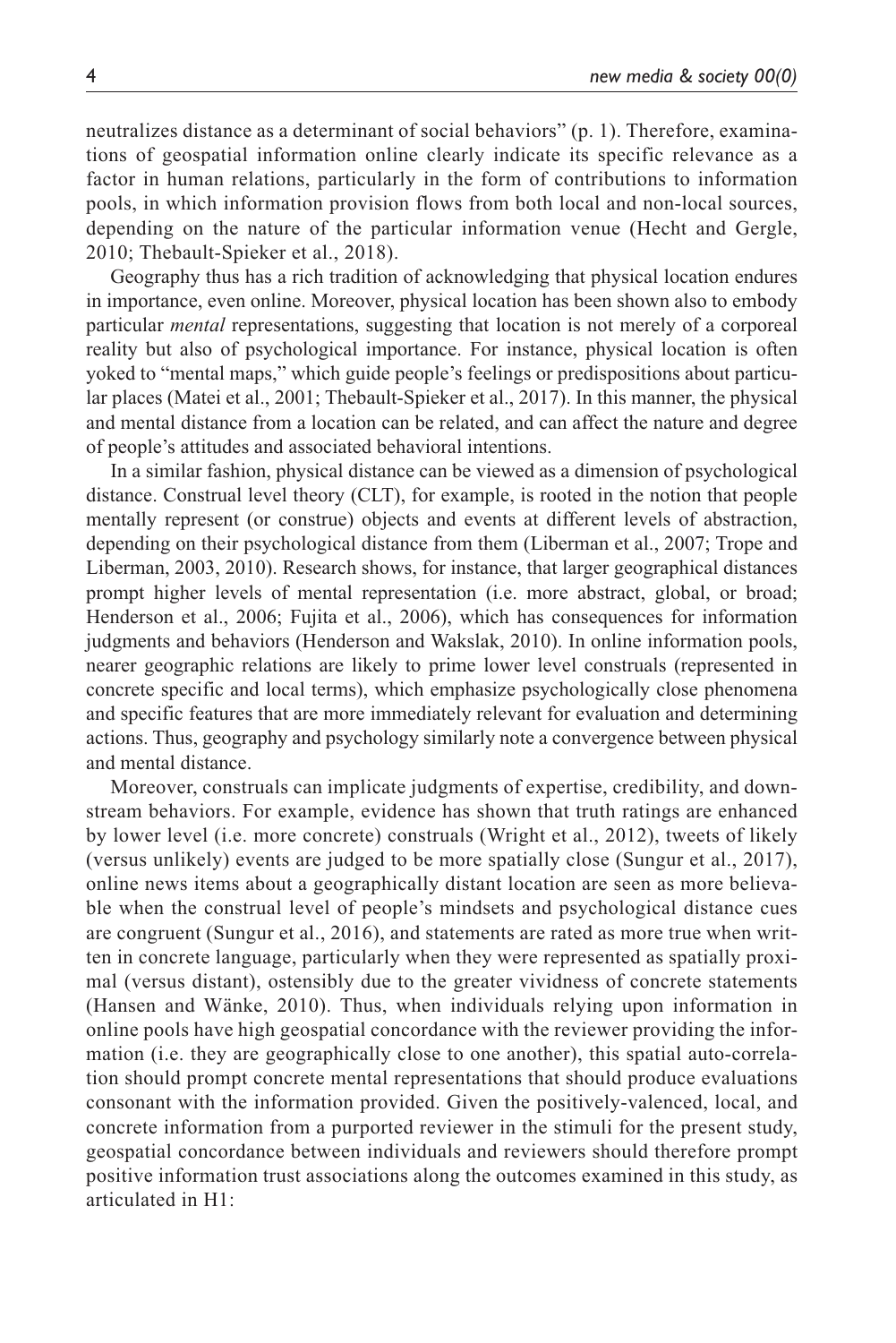**H1**<sub>a-c</sub>: Geospatial concordance between an *individual* and a *reviewer* is positively related to (a) the perceived general expertise of the reviewer, (b) the perceived credibility of the review, and (c) behavioral intent to follow the recommendation.

Yet, although the aforementioned perspectives indicate that geospatial concordance between individuals and online reviewers should result in the perceptions and intentions specified in H1, they are relatively agnostic about the specific *mechanism* underlying the proposed relationships. Accordingly, Henderson and Wakslak (2010) note that research in the domain of psychological and physical distance should consider factors that may be related to physical distance because it "often covaries with several variables (e.g. familiarity, similarity)" (p. 393). For example, physical proximity may be a simple cue for shared social identification or, more formally, homophily (the perceived similarity among individuals), which is likely to coincide in meaningful ways with geospatial concordance.

For instance, among online discussion group members higher levels of homophily are related to more positive information evaluations, greater perceived information credibility, and a higher likelihood to act on advice offered by others (Wang et al., 2008). In the context of attitudes toward online user-generated ratings content specifically, perceptual homophily between users and online reviewers is positively related to information trustworthiness and expertise, which are the main elements of perceived credibility (Ayeh et al., 2013). And, among online support group users, source credibility is positively correlated with homophily (Wright, 2000). Finally, similarity in factors like language intensity are linked to greater source credibility (Aune and Kikuchi, 1993), and receivers evaluating online consumer reviews can perceive less social psychological distance from reviewers, based on experiences, linguistic styles, and other indicators, which can in turn heighten perceived message credibility (Hernández-Ortega, 2018).

Allied perspectives, too, illustrate how similarity is related to the outcomes examined here. For instance, the social identity/deindividuation theory of computer-mediated communication (Lea and Spears, 1991) rests on the fundamental notion that in online venues with at least partial anonymity social similarity, rooted in salient group identification, guides online norms, behaviors, and trust. Similarly, social identity theory (SIT; Tajfel and Turner, 1986) and self-categorization theory (SCT; Turner, 1991) posit that individuals act in concert with those with whom they personally identify, often due to perceived similarities. With regard to information pools, SIT and SCT suggest that people may more readily trust information under conditions of shared group identification, such as achieved by shared location. H2 formalizes these relations by focusing on the role of perceived similarity between individuals and online reviewers as a mediating factor for the relationships proposed in H1:

 $\mathbf{H2}_{\text{a-c}}$ : Perceived similarity with the reviewer mediates the relationships (i.e.  $\mathrm{H1}_{\text{a-c}}$ ) between individual/reviewer concordance and (a) the perceived expertise of the reviewer, (b) the perceived credibility of the review, and (c) behavioral intent to follow the recommendation.

The geographically unbounded nature of the Web would seemingly act against information consumers attributing additional credibility to a reviewer's contributions to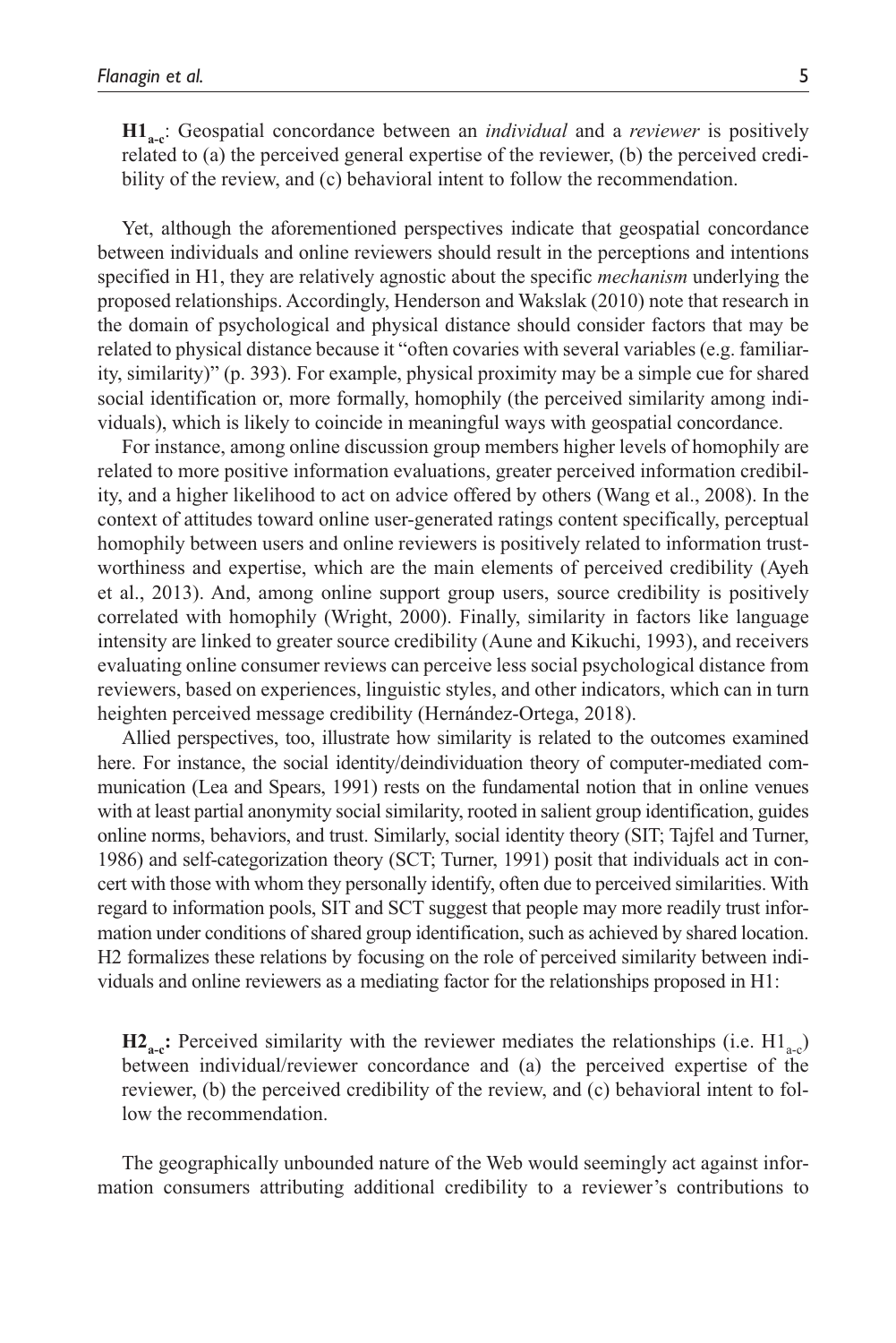information pools by virtue of reviewers being proximate to a reviewed venue. Indeed, given the possibility that people regularly travel far from their own home locations, and the legitimacy of reviews of specific types of entities (such as restaurants) that do not necessarily rely on particular local knowledge, it may seem that reviewer expertise and review credibility should be agnostic to a reviewer's home location. In fact, this is the espoused value of the Internet's capacity to link information across distance.

Yet, as noted already, there is considerable evidence connecting physical location and psychological closeness, suggesting that entities may be perceived as particularly expert by virtue of their proximity to a venue being reviewed, due to enhanced and perhaps sustained firsthand experience with it. Because, for instance, contributions to information pools originate disproportionately from local (versus distant) individuals (Hecht and Gergle, 2010), nearby spatial entities are more likely to be connected than those that are further apart (Hecht and Moxley, 2009), and information contributions are more likely to originate from those in closer proximity (Hardy et al., 2012), it follows that information consumers are also likely to perceive local sources as more expert and credible. Simply put, information consumers are likely to perceive reviewers closer to a reviewed entity as more knowledgeable, in spite of features of Internet-based information pools that may mitigate against this. Moreover, although construals are typically conceived in reference to one's self, distance dynamics can apply also to others, as people take their viewpoint by placing themselves in another person's position. For example, past research has successfully manipulated distance construals by having people imagine the perspectives of others, such as colleagues, friends, and neighbors (Broemer et al., 2008; Eyal et al., 2008; Katzir and Eyal, 2013; Kross and Grossmann, 2012). Thus, such perspectives hinge on viewing phenomena from not only one's own actual, but alternatively from another's projected, position. Local knowledge is thus seen as highly valuable for others, as it would be for oneself, due to specific insights gained by local proximity, as specified in H3:

**H3a-c**: Geospatial concordance between a reviewed *venue* and *its reviewer* is positively related to (a) the perceived general expertise of the reviewer, (b) the perceived credibility of the review, and (c) behavioral intent to follow the recommendation.

Geospatial concordance implicates the venues or targets of reviews as well, but as understood in terms of the individual actors at play. Consumers of reviews, for instance, assess reviewed venues in terms of their relative sense of *place* (versus space)—or their particular understanding of locations as imbued with significance (Tuan, 1979)—which is likely a function of their geographic proximity to such venues. Shamai (1991), for instance, distinguished place as the "knowledge, belonging, attachment, and commitment" to a location, based on one's experience or familiarity with it, and Thebault-Spieker et al. (2017) show that mental maps, or individual mental representations of locations guided by associated attributes (see Lynch, 1960), impact individual attitudes in the sharing economy, as people calculate their behaviors. In this fashion, closer geographic proximity to a venue (e.g. a restaurant) might yield a greater sense of personal place, psychological closeness, or connection to it.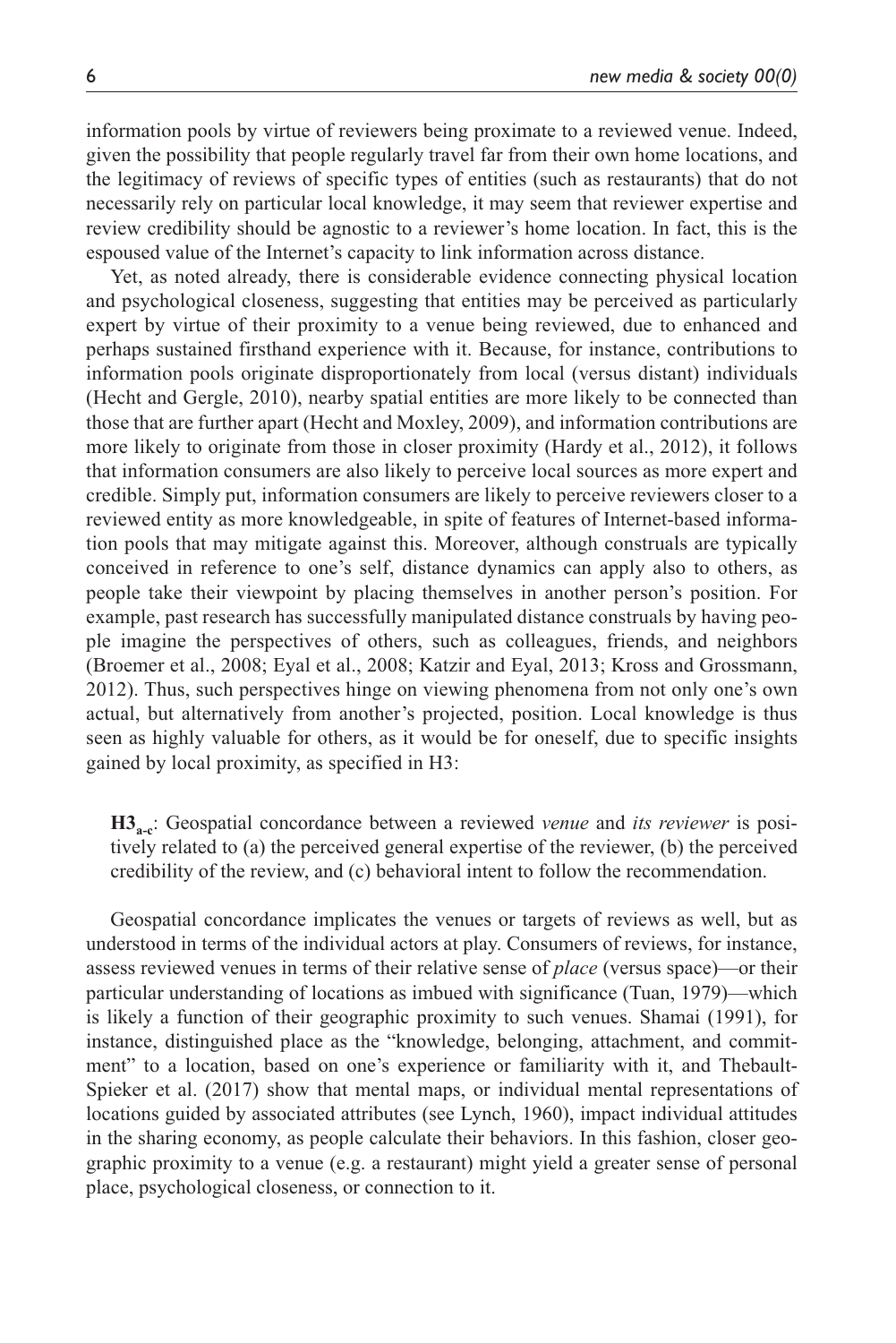Closer psychological connections to a place, in turn, should prompt *diminished* trust in third-party reviewers of that place along relevant outcome variables (i.e. perceived reviewer expertise, review credibility, and likelihood to heed proffered advice), even in spite of others' firsthand experiences. In this fashion, high geospatial concordance between an individual and a reviewed venue might generate low-level construals, marking psychologically close connections (e.g. the sense of connection to one's own "place"), which are reflected in terms of opinions about the third-party reviewer. Put another way, it is likely that the connection one feels via proximity to a venue may be threatened by an interloper who lacks the same level of familiarity with the "place." This, in turn, may create skepticism about the reviewer's expertise and opinions, as well as resistance to follow their recommendations. Again presuming positive review information this suggests H4, which proposes specific outcomes from the geospatial concordance between people reading reviews and the reviewed venue:

**H4**<sub>a-c</sub>: Geospatial concordance between an *individual* and a *reviewed venue* is negatively related to (a) the perceived general expertise of the reviewer, (b) the perceived credibility of the review, and (c) behavioral intent to follow the recommendation.

Finally, the evaluation of user-generated opinions in information pools is also subject to a great many additional indicators of information reliability. Among the most compelling factors proposed in existing research is the role of information cascades (Easley and Kleinberg, 2010) or bandwagon effects (Bikhchandani et al., 1992), which exert significant influence by virtue of people's tendency to conform to others' opinions, particularly in large numbers. Evidence shows, for example, that in the context of e-commerce a high volume of user ratings is associated with greater purchase intention (e.g. Lee, 2009; Liu, 2006; Park et al., 2007; Zhang et al., 2010) and that higher bandwagon perceptions result in higher ratings of product credibility (Sundar et al., 2009). Moreover, in online forums, validation by masses of people have been shown to be as trustworthy as expert validation (Jucks and Thon, 2017). In the context of this study, this suggests the role of review volume, as articulated in H5:

**H5**<sub>a-c</sub>: Review volume is positively related to (a) the perceived general expertise of the reviewer, (b) the perceived credibility of the review, and (c) behavioral intent to follow the recommendation.

## **Method**

#### *Procedure and sample*

Participants recruited through Amazon's Mechanical Turk were first asked the zip code of where they lived and were then instructed they would be presented with a screenshot of a website "where people have provided their personal reviews of restaurants," containing a description of the restaurant, along with a restaurant review and a brief description of the person who provided it. Before seeing this stimulus page, subjects were told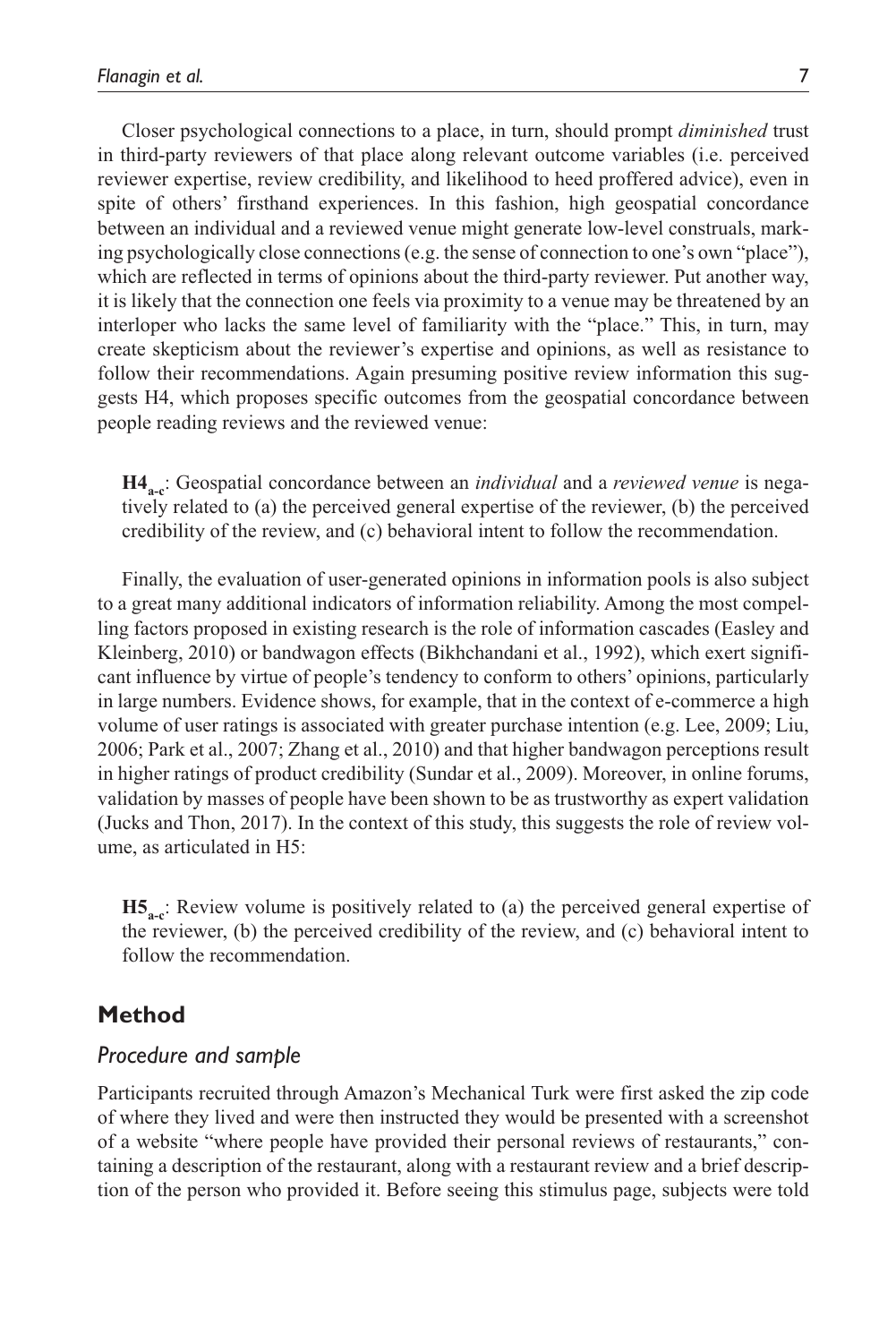the location (city and state) of the restaurant and of the individual providing the review. They were also instructed to "take enough time to look at the page carefully before you proceed" and, upon seeing the stimulus page, were not allowed to advance beyond it for at least 15 seconds. After viewing the site, participants answered questions about the restaurant/reviewer pair.

The final, valid sample consisted of 253 participants (*N*=253) who were compensated at nearly twice the national hourly minimum wage rate, and at a rate above the minimum wage in all US states at the time of data collection, as assessed by trial runs of the study conducted to determine average completion times and pro-rated payment. 53% of subjects were female (47% male), their average age was almost  $37$  years (*SD*=11.64; age range=19 to 75), and they reported using the Internet for  $17.25$  years (*SD*=4.70) on average. Participants reported living in 241 unique zip codes in the United States.

#### *Stimuli, experimental conditions, and manipulation checks*

Each participant's zip code was used to determine their specific geographic location and, in order to maintain the plausibility of the stimulus, only people residing in major US cities were used in the study (i.e. subsequently showing subjects a stimulus indicating that a random individual had provided a review of a restaurant in the same small town as that in which the participant lived would severely undermine the believability of the task, since it would be highly unlikely). Custom experimental stimuli were generated automatically in real time by creating the stimulus "websites" for the study that shared to varying degrees locations among (a) the individual participating in the study, (b) the fictitious reviewer providing the review, and (c) the fictitious restaurant that was the target of the review. These entities were manipulated to be (a) in the same city, (b) in a different major city in the same state, or (c) in a major city in a different state, depending on the experimental condition. Major cities consisted of the 100 most populated cities in the United States (based on 2010 census data), although to ensure 2 major cities from each state, the first and/ or second largest city within a given state was used in 20 instances. Cities as close to 1,500 miles away from each other as possible were selected to represent major cities in different states, in order to provide a significantly large difference in geographic distance compared to the within-state scenario. In this fashion, experimental stimuli were created reflecting various levels of geospatial concordance between an individual and a reviewer, between an individual and a reviewed venue, and between a reviewed venue and its reviewer.

Each restaurant review stimulus included the name of a restaurant, an appropriate food image, a phone number and URL for the restaurant, and a map showing the restaurant's location. Maps were created based on point selection within the vicinity of existing anonymized restaurant locations collected from the Foursquare local businesses review platform; phone numbers were preceded by the proper area codes for the city and neighborhood; and the URL was the name of the restaurant followed by ".com." To enhance stimulus generalizability and to guard against personal preference biases, restaurants of six different ethnicities (American, Chinese, French, Mexican, Indian, and Italian) were portrayed randomly in the stimuli. Because no differences on any of the outcome measures were found among various restaurant ethnicities they were subsequently collapsed in the data.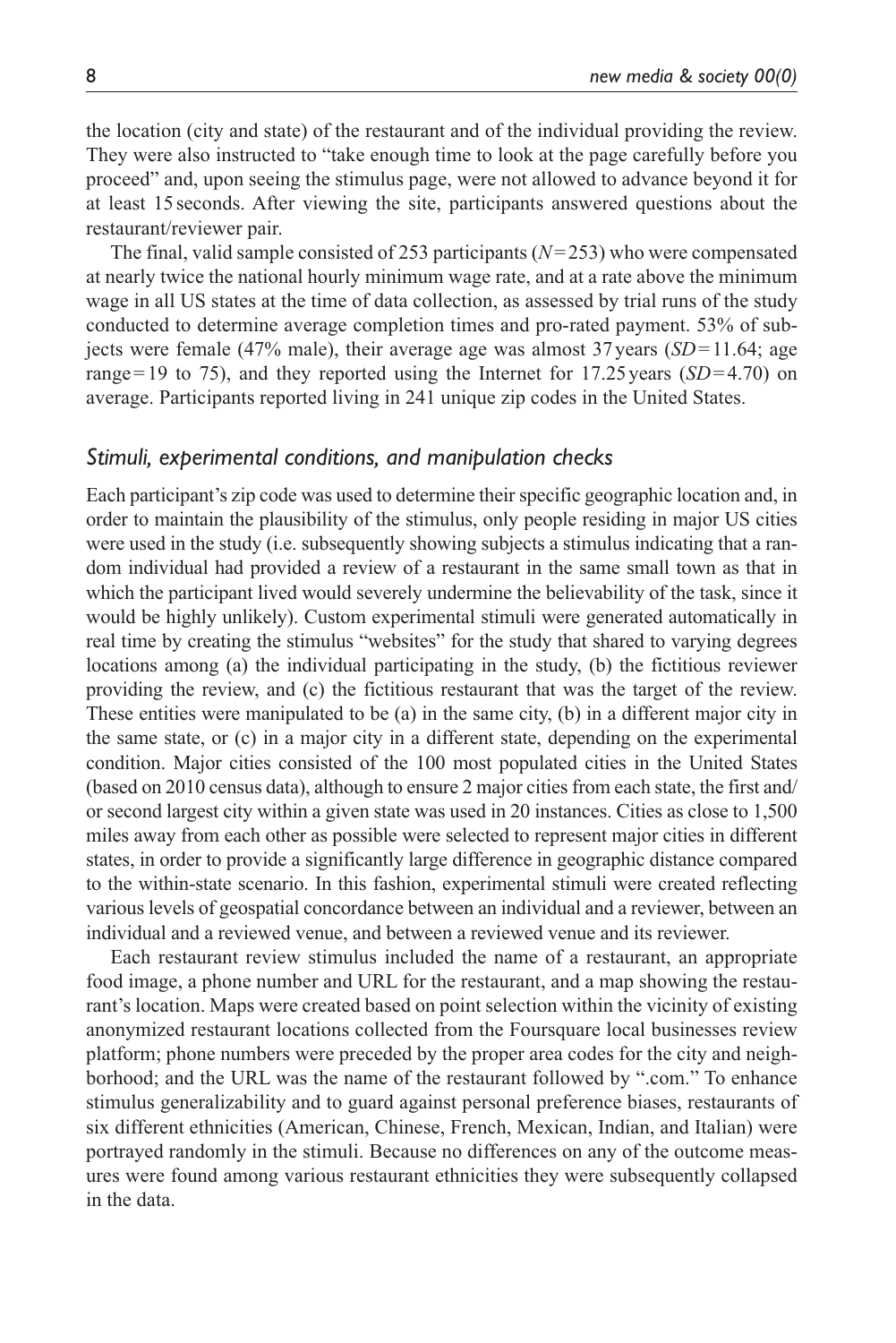

**Figure 1.** Example stimulus image depicting a (Mexican) restaurant in Los Angeles reviewed by an individual living in Denver who has a low number of previous reviews.

Reviewer information included a generic icon and a reviewer name ("Taylor B.") that was pilot tested to be non-sex-specific. The restaurant review was pretested to be positive. Each of these factors was held constant across all experimental conditions, although the number of reviews provided previously by the reviewer was manipulated to represent low and high values as detailed in the "Measures" subsection. The city of the reviewer was varied as previously described. Figure 1 shows an illustrative stimulus image.

To gauge whether participants correctly recalled the location of the reviewer and the restaurant relative to each other, they were asked if the reviewer and the restaurant were in the same state and also if they were in the same city. Only those who recalled both the city and the state correctly were deemed to fully pass the manipulation check and were included in further analyses. A manipulation check for the number of reviews was conducted by asking participants a multiple-choice question about whether the reviewer had provided from "very few (less than 10)" to "a large amount (approximately 300)" of reviews. A chi-square test of independence was performed to determine if subjects responded appropriately  $(X^2 = 125.81, df = 1, p < .001)$ , and only those who correctly identified low versus high numbers of reviews were retained for subsequent analyses. It is possible that location- and review-specific cues were reinforced—though not invoked—by these manipulation checks, to some unknown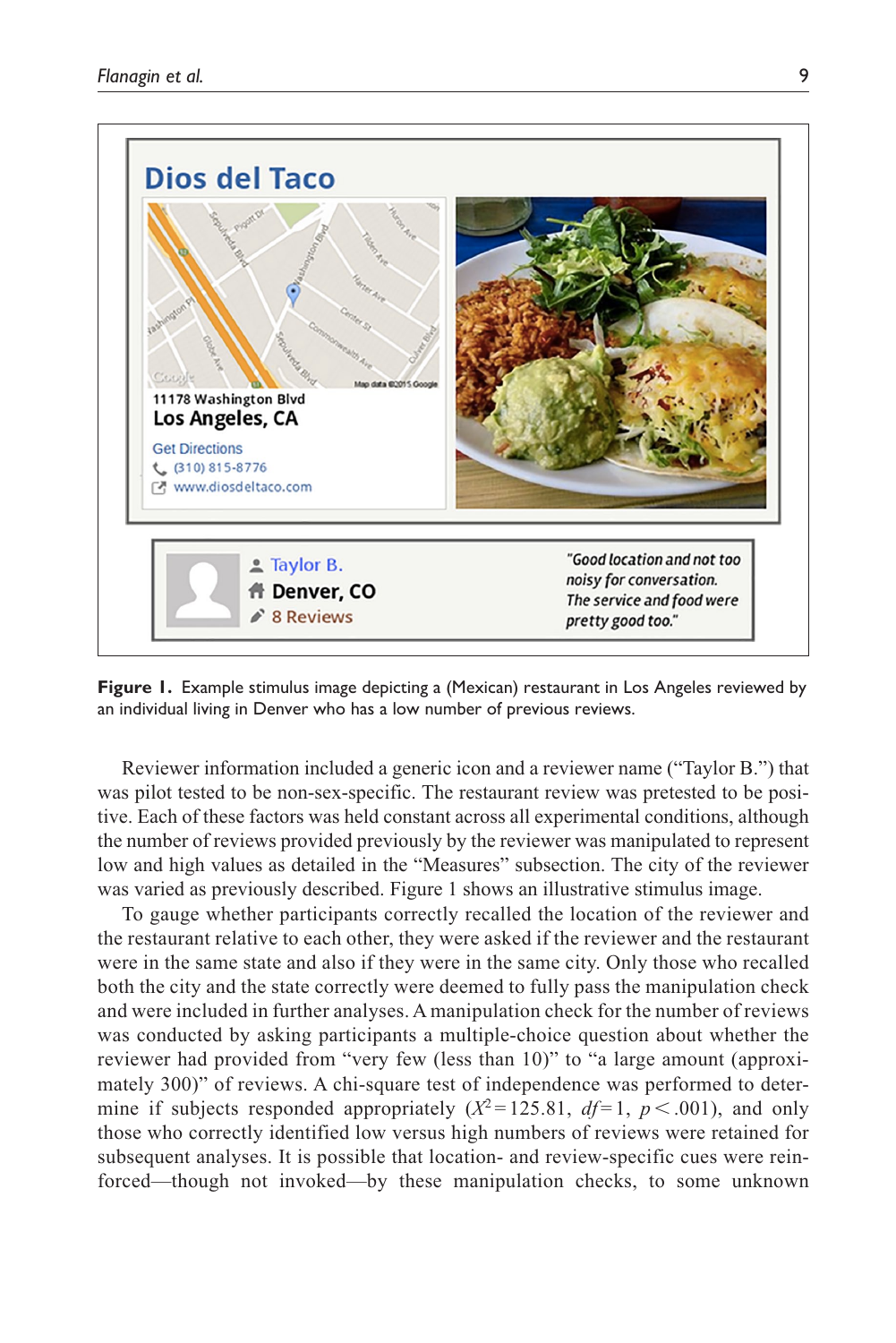degree. To further ensure that participants were paying due attention to the poststimuli questionnaire, an attention check item asked them to enter a specific response on a Likert-type five-point scale and only those answering correctly (98%) were retained for further analyses. Two cases were omitted due to a technical issue that resulted in faulty display of the stimulus.

#### *Measures*

As detailed earlier, *geospatial concordance measures* were derived by combinations of (a) the location of the experimental subjects (individuals) based on their zip codes and manipulation of the indicated locations of (b) the reviewer and (c) the reviewed venue (restaurant). In this manner, low (different states), medium (different cities in the same state), and high (same city) levels of concordance between (a) an individual and a reviewer, (b) an individual and a reviewed venue, and (c) a reviewed venue and its reviewer were derived. To maintain consistency in the conceptual level of analysis across factors in the study (i.e. to keep all relevant variables focused on the individual), *review volume* was operationalized at the level of a single reviewer and was manipulated to be either low (8 reviews) or high (296 reviews), based on an open-ended and confirmatory pilot testing with a sample separate from the main study.

Remaining variables were all measured on a five-point Likert-type scale where higher values indicated greater agreement; final variables were composed of mean values of relevant items. The perceived *general expertise of the reviewer* ( $\overline{X} = 2.73$ ,  $SD = .78$ ; Cronbach's  $\alpha$  = .82) was measured by four items designed to assess the degree to which subjects saw the reviewer as expert, trusted, influential, and experienced in the domain of restaurants. Sample items included "To what extent is this reviewer an expert about restaurants in general?" and "How likely are others to follow the advice of this reviewer?" Following past research (Flanagin and Metzger, 2007), five items tapping into the trustworthiness, believability, and reliance upon the review were averaged to measure the *perceived credibility of the review* ( $\overline{X} = 3.17$ , *SD*=.81; Cronbach's  $\alpha$ =.93), including the sample items "How trustworthy is the information provided in the review?" and "How credible is the review information?" Subjects' *behavioral intent to follow the recommendation* was assessed by two items: "I would be interested in eating at this restaurant" and "Based on the review, I would be likely to eat at this restaurant if I could"  $(X = 3.58, SD = .83; Cronbach's \alpha = .88)$ .

*Perceived similarity with the reviewer* was measured by an adapted four-item version of the perceived attitude homophily scale (McCroskey et al., 1975) including, for example, "How similar are you to this reviewer?" and "How strongly do you identify with this reviewer?" ( $X = 2.64$ ,  $SD = 0.82$ ; Cronbach's  $\alpha = 0.86$ ). Finally, to control for their potential effects on the outcome measures, subjects' sex (as a possible indicator of identification with the gender-neutral moniker of the reviewer; male  $=1$ , female  $=2$ ) and prior behavioral disposition were measured and considered in the analyses. *Behavioral disposition* was assessed by the level of agreement with the items "I like to eat at restaurants like this one" and "I often eat at restaurants like the one I just saw in the review"  $(X = 3.42, SD = 0.89; Cronbach's \alpha = .83).$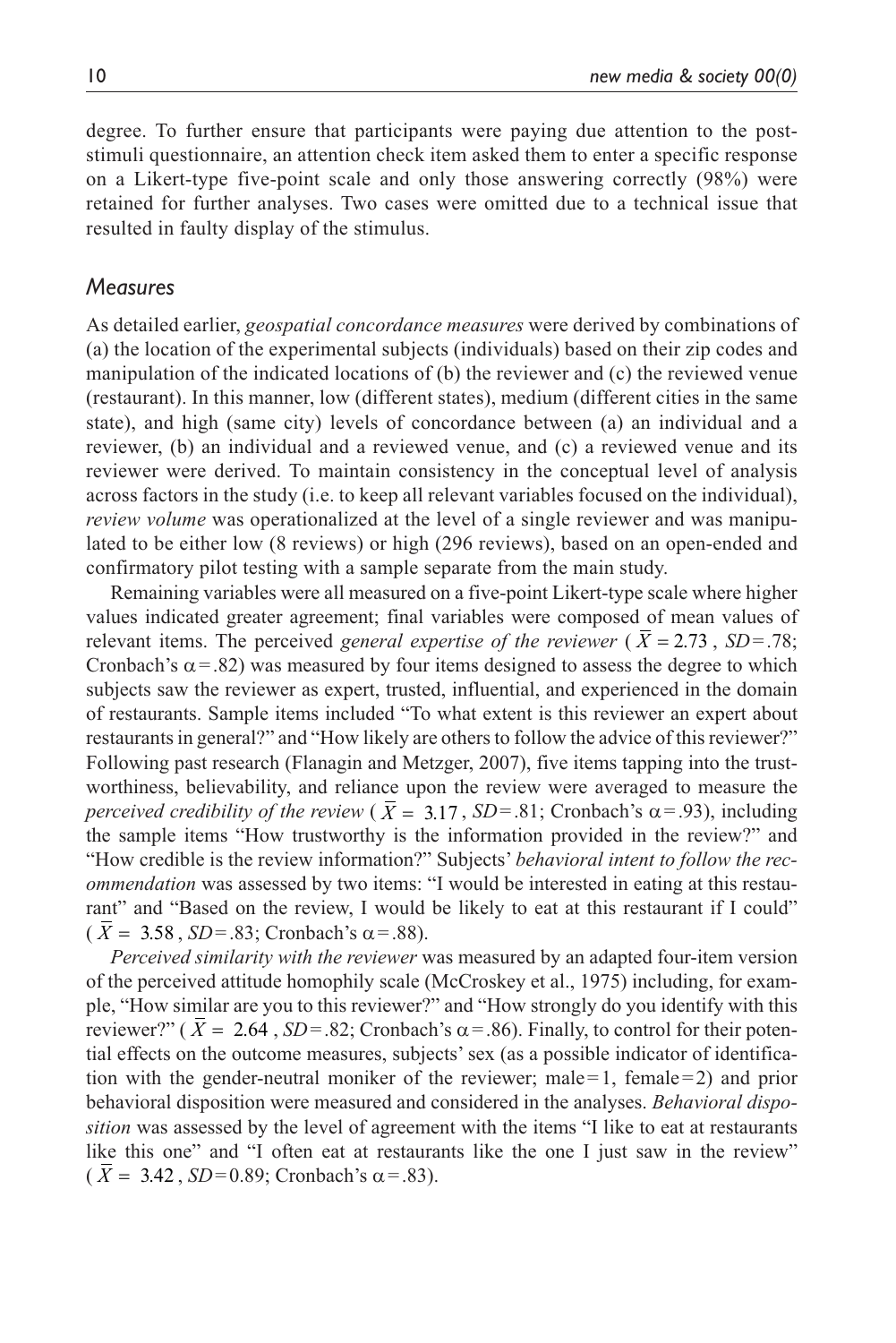### **Results**

 $H1_{\text{a-c}}$ ,  $H3_{\text{a-c}}$ ,  $H4_{\text{a-c}}$ , and  $H5_{\text{a-c}}$  exploring the effects of review volume and the three forms of geospatial concordance on (a) the perceived general expertise of the reviewer, (b) the perceived credibility of the review, and (c) behavioral intent to follow the recommendation were tested with a hierarchical regression analysis. Tests for linearity, normality, collinearity, independent errors, and homoscedasticity indicated that the assumptions of the linear model were well met.

In the first block of the regression, predisposition to the restaurant type under review and the respondent's sex were entered in order to account for their effects on the outcome measures. The second block included review volume. The third block contained the three forms of geospatial concordance, each of which was dummy coded to represent the levels of concordance, and iterations were run to include all possible group comparisons. The final model for each dependent measure was significant: perceived expertise of the reviewer—*F*(9,239)=14.56;  $p < .001$ ;  $R^2 = .36$ ; perceived recommendation credibility—  $F(9,239)=6.53$ ;  $p < .001$ ;  $R^2 = .20$ ; and behavioral intent to follow the recommendation—*F*(9,239)=27.20; *p* < .001;  $R^2$ =.51.

As shown in Table 1, although  $H1_a$  was not supported,  $H1_b$  and  $H1_c$  largely were: when individuals are in different states from reviewers (versus in the same city as them) they find reviews to be less credible and report intentions to heed those recommendations less. In addition, individuals find reviews to be less credible if they are in the same state as reviewers, compared to the same city.  $H3_a$ ,  $H3_b$ , and  $H3_c$  all received strong support, demonstrating that geospatial concordance between the reviewer and the venue being reviewed is important. When reviewers are not in the same state as the venue being reviewed (versus being in the same city), individuals find the reviewer to be less expert, the recommendation to be less credible, and report being less likely to follow the advice advocated in the review. Also, when reviewers and the venue are in the same state, versus being in the same city, reviewers are seen as less expert. And, when reviewers are in the same state as the venue being reviewed, they find the reviewer to be more credible and are more likely to heed the review, compared to when reviewers and venues are in different states.  $H4_b$  and  $H4_c$  also were primarily supported: when individuals are in a different state than the reviewed venue (versus in the same city) they find reviews to be more credible and report greater intentions to heed recommendations. Moreover, in further support of  $H4_c$ , individuals are less likely to heed reviews if they are in the same state (but different city) as the reviewed venue, as compared to being in different states. Finally,  $H_2$  was supported, whereas  $H_5$  and  $H_5$  were not: higher review volume resulted in greater perceptions of the reviewer's expertise, but not in greater perceptions of their credibility or enhanced likelihood to follow their advice.

Overall, the hierarchical regression models explained substantial variance on each dependent variable, although some notable differences emerged. Specifically, the perceived expertise of the reviewer was explained primarily by the number of reviews provided, which was not an important factor in explaining recommendation credibility or behavioral intent, suggesting that although the volume of reviews boosts one's perceived expertise it is not as influential for downstream effects. Variance on behavioral intent was largely accounted for by the control variable of behavioral predisposition (the degree to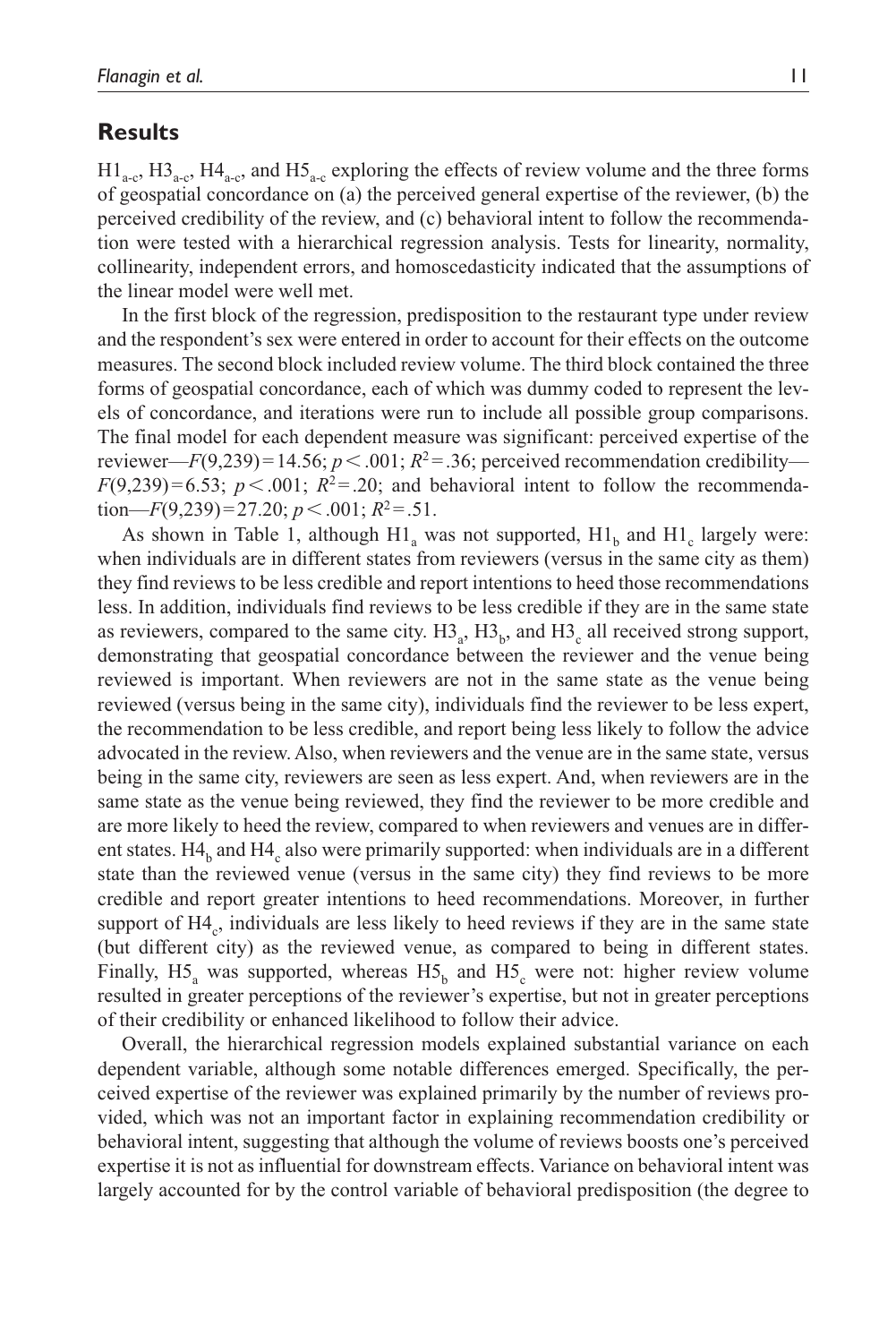|                                   | Reviewer<br>Expertise |     | Recommendation<br>Credibility |     | <b>Behavioral</b><br>Intent |     |
|-----------------------------------|-----------------------|-----|-------------------------------|-----|-----------------------------|-----|
| Predictors:                       | Beta                  |     | Beta                          |     | Beta                        |     |
| Block I                           |                       |     |                               |     |                             |     |
| <b>Behavioral Predisposition</b>  | .28 ***               |     | $.23$ ***                     |     | .69 ***                     |     |
| Sex                               | $.12*$                |     | .11                           |     | .03                         |     |
| R <sup>2</sup>                    |                       | .09 |                               | .06 |                             | .47 |
| <b>Block 2</b>                    |                       |     |                               |     |                             |     |
| <b>Review Volume</b>              | .46 ***               |     | .04                           |     | .04                         |     |
| Change in $R^2$                   |                       | .20 |                               | .00 |                             | .00 |
| R <sup>2</sup>                    |                       | .29 |                               | .06 |                             | .47 |
| Block 3                           |                       |     |                               |     |                             |     |
| I/R Concordance, Low (vs High)    | $-.05$                |     | $-.24$ **                     |     | $-.12*$                     |     |
| I/R Concordance, Medium (vs High) | $-.06$                |     | $-.16*$                       |     | $-.05$                      |     |
| I/R Concordance, Medium (vs Low)  | $-.01$                |     | .07                           |     | .07                         |     |
| R/V Concordance, Low (vs High)    | $-.31***$             |     | $-.35$ ***                    |     | $-.13*$                     |     |
| R/V Concordance, Medium (vs High) | $-.21$ **             |     | $-.11$                        |     | .02                         |     |
| R/V Concordance, Medium (vs Low)  | .09                   |     | .22 ***                       |     | $.15 *$                     |     |
| V/I Concordance, Low (vs High)    | .10                   |     | $.19*$                        |     | $.17**$                     |     |
| V/I Concordance, Medium (vs High) | .03                   |     | .07                           |     | .06                         |     |
| V/I Concordance, Medium (vs Low)  | $-.06$                |     | $-.11$                        |     | $-11*$                      |     |
| Change in $R^2$                   |                       | .07 |                               | .14 |                             | .04 |
| R <sup>2</sup>                    |                       | .36 |                               | .20 |                             | .51 |

**Table 1.** Hierarchical regression analyses of the effects of control variables, review volume, and geospatial concordance measures (i.e. between an individual and a reviewer [I/R]; between a reviewer and a reviewed venue [R/V]; between a reviewed venue and an individual [V/I]) on (a) the perceived expertise of the reviewer, (b) the perceived credibility of the  $r_{\text{data}}$  and (c) behavioral intent to follow the recommendation.

All coefficients are from the final step of the analysis.  $p \le 0.05$ ;  $p \le 0.01$ ;  $p \le 0.01$ . *n*=249.

which a person enjoyed eating in similar restaurants as the one reviewed), which was also significant in explaining the other outcomes. The concordance measures, which were added into the models after all other factors were accounted for, nonetheless explained important levels of variance across all outcomes, demonstrating their unique value, particularly in explaining the perceived credibility of the recommendations made by reviewers.

 $\mathrm{H2}_a$ ,  $\mathrm{H2}_b$ , and  $\mathrm{H2}_c$  were tested via mediation analyses using Model 4 in the SPSS PROCESS macro (Hayes, 2017). The three levels of geospatial concordance (low, different state and city; medium, same state, different city; and high, same state and city) were dummy coded for each analysis, with the low concordance condition as the comparison group.

H2<sub>a</sub> examined the indirect effect (IE) of geospatial concordance between the individual and the reviewer on perceived expertise of the reviewer, mediated by perceived similarity with the reviewer. As shown in Figure 2(a), compared to individuals residing in a different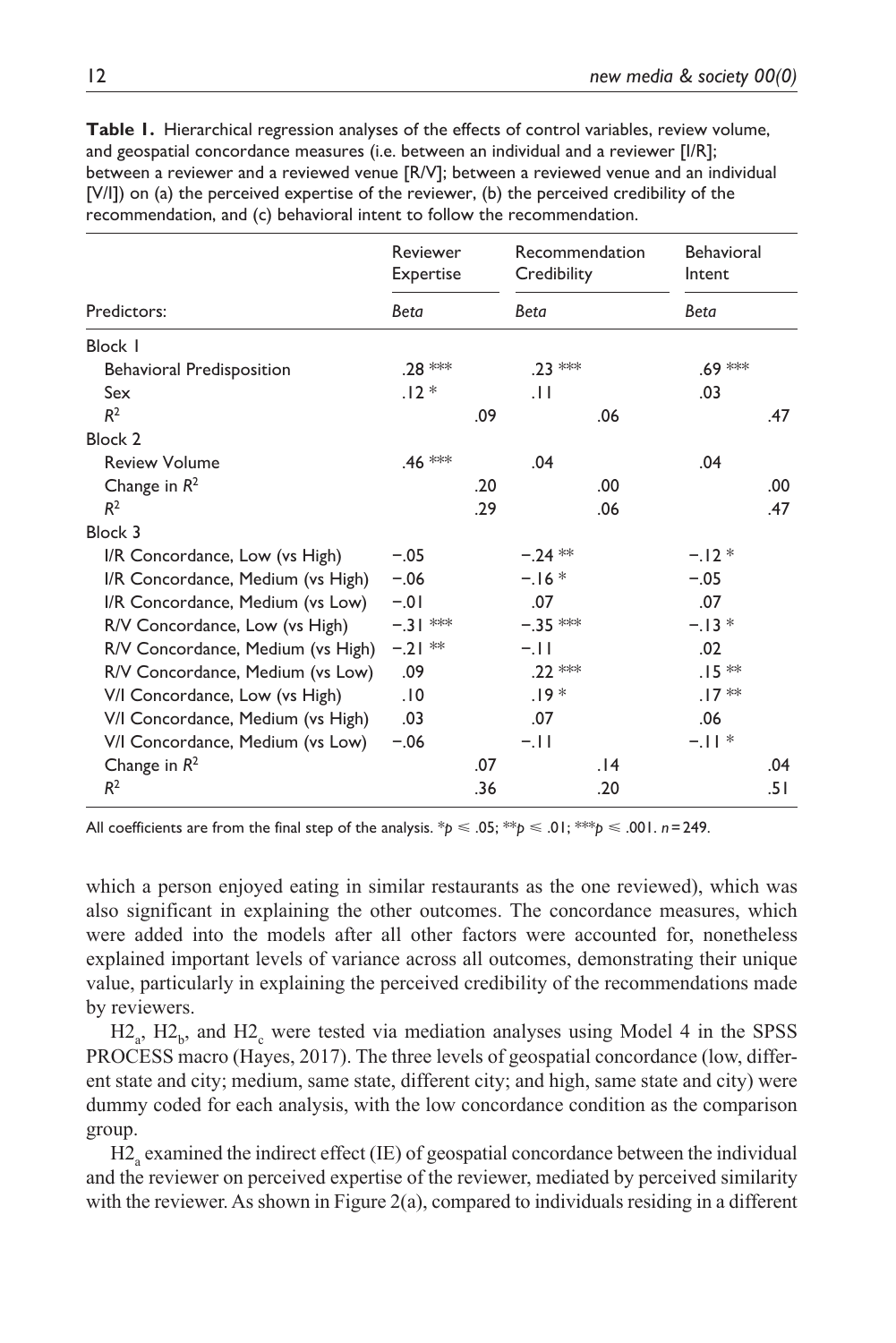

**Figure 2.** (a) Mediation model depicting the relative direct and indirect effects of individualreviewer geospatial concordance on the perceived expertise of the reviewer. \**p*<.05; \*\**p*<.0001, (b) Mediation model depicting the relative direct and indirect effects of individualreviewer geospatial concordance on the perceived credibility of the reviewer. \**p*<.05; \*\* $p < 0$ I; \*\*\* $p < 0001$  and (c) Mediation model depicting the relative direct and indirect effects of individual-reviewer geospatial concordance on the behavioral intent to follow the recommendation. \**p*<.05; \*\**p*<.0001.

state than the reviewer, people located in the same state (medium concordance) or same city (high concordance) as the reviewer felt significantly more similar to the reviewer (same state:  $b = .28$ ,  $p < .05$ ; same city:  $b = .31$ ,  $p < .05$ ). Similarity, in turn, predicted more positive perceived reviewer expertise  $(b = .59, p < .0001)$ . The mediation model accounted for a significant amount of variance in the outcome variable,  $F(3, 247) = 51.12$ ,  $p < .0001$ ,  $R^2$ =.38, and bootstrap confidence intervals for the unstandardized IEs based on 5,000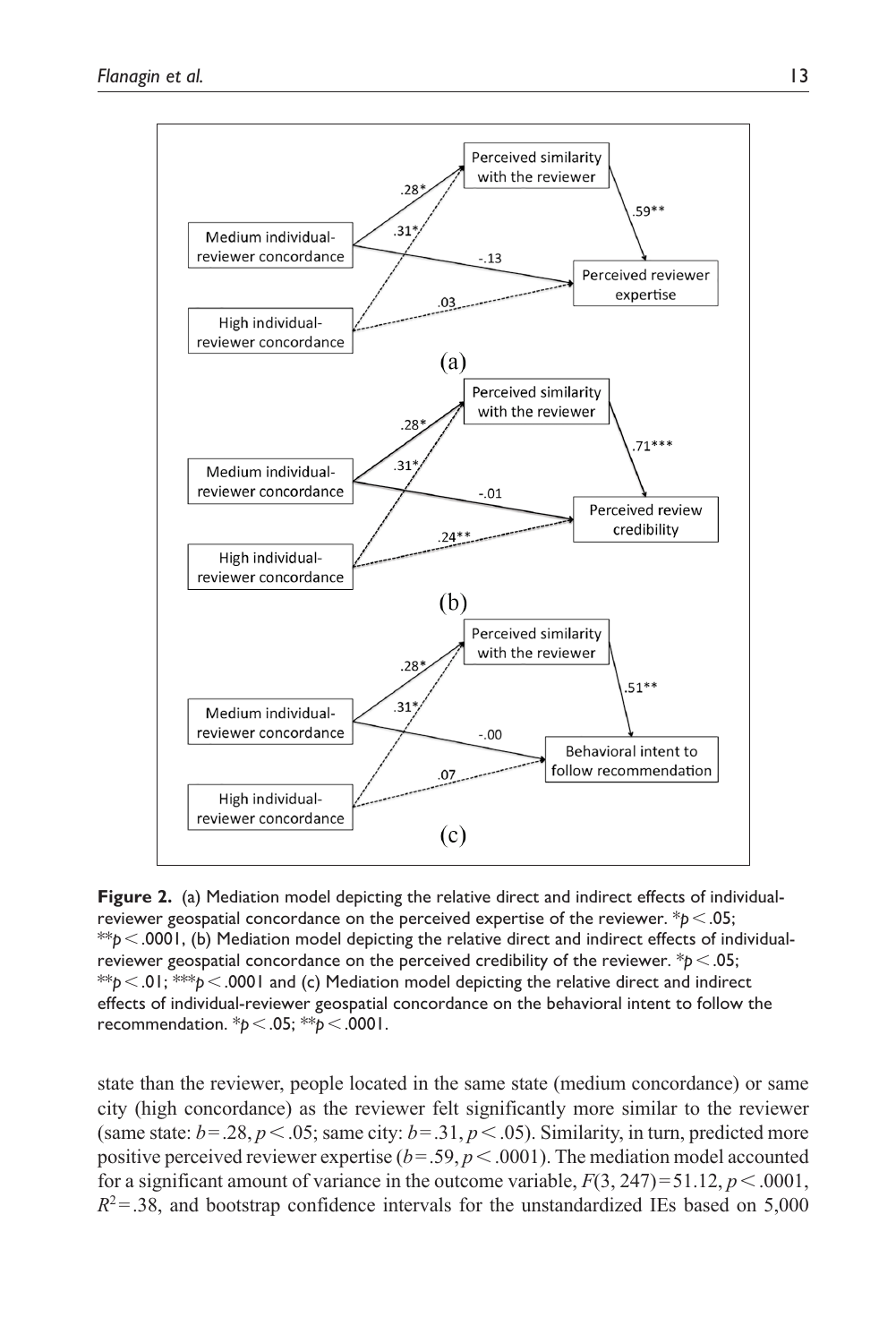bootstrap samples did not include zero (same state: *IE*=.1624, *SE*=.0721, 95% CI=.0276 to .3093; same city: *IE*=.1844, *SE*=.0780, 95% CI=.0352 to .3455), providing evidence for significant mediation. These findings thus support  $H2_a$ : individuals living in the same state or city as the reviewer—compared to those living in a different state than the reviewer—felt more similar to the reviewer; consequently, they rated the reviewer as more expert.

 $H2<sub>b</sub>$  examined the indirect effect of geospatial concordance between the individual and the reviewer on perceived reviewer credibility, mediated by perceived similarity with the reviewer. As shown in Figure 2(b) (which also illustrates the relationship between the independent variable and the mediator noted in the test of  $H2_a$ ), similarity predicted more positive perceived reviewer credibility  $(b=.71, p<.0001)$ . The mediation model accounted for a significant amount of variance,  $F(3, 247) = 100.21$ ,  $p < .0001$ ,  $R^2 = .55$ , and bootstrap confidence intervals for the unstandardized IE based on 5,000 bootstrap samples did not include zero (same state: *IE*= .1970, *SE*= .0879, 95% CI = .0289 to .3750; same city: *IE*= .2236, *SE*= .0964, 95% CI = .0368 to .4163), providing evidence for significant mediation and thus support for  $H2<sub>b</sub>$ : individuals living in the same state or city as the reviewer—compared to those living in a different state than the reviewer—felt more similar to the reviewer; consequently, they rated the review as more credible.

H<sub>2</sub> examined the indirect effect of geospatial concordance between the individual and the reviewer on behavioral intent to follow the recommendation, mediated by perceived similarity with the reviewer. As shown in Figure  $2(c)$ , similarity predicted more positive behavioral intentions ( $b = .51$ ,  $p < .0001$ ). The mediation model accounted for significant variance in the outcome variable,  $F(3, 247) = 28.05$ ,  $p < .0001$ ,  $R^2 = .25$ , and bootstrap confidence intervals for the unstandardized IE based on 5,000 bootstrap samples did not include zero (same state: *IE*=.1402, *SE*=.0641, 95% CI=.0232 to .2747; same city:  $IE = .1592$ ,  $SE = .0703$ ,  $95\% CI = .0300$  to  $.3016$ ), in support  $H2_c$ : individuals living in the same state or city as the reviewer—compared to those living in a different state than the reviewer—felt more similar to the reviewer, and they consequently reported higher behavioral intent to follow the recommendation.

## **Discussion**

The impetus for this study was evidence indicating that in spite of the capacity for the Internet to connect people and information irrespective of geography, physical location may paradoxically provide influential indicators of the perceived expertise of strangers and the credibility of the information provided by them, and might ultimately guide people's actions in light of such assessments. Applied to the domain of online (restaurant) reviews, location proximity was approached through the novel concept of *geospatial concordance*, or the degree to which entities implicated in the sharing of aggregated opinions online are physically close to each other in geographic space. Experimental evidence from this study confirms the importance of geospatial concordance in the evaluation of user-generated information online and demonstrates that physical location is indeed a critical factor contributing to people's information assessment and behavioral intentions.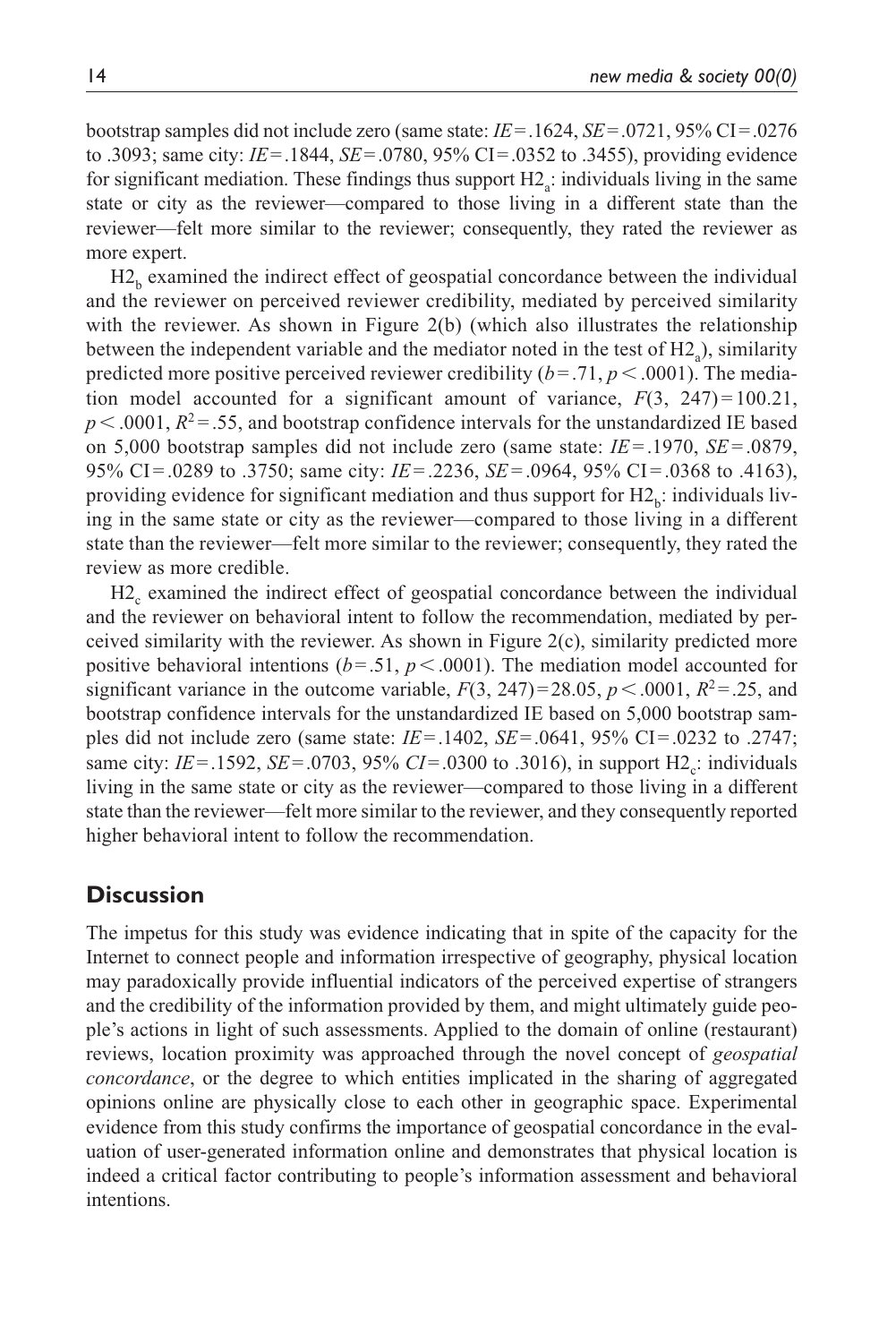For example, the extent to which the consumers and providers of online reviews are in close geographic proximity to one another acts as a strong force in determining how credible people find reviews to be and the likelihood that they will heed the recommendations contained in them. People see reviews as progressively less credible as reviewers are believed to be located in a different (vs the same) city within one's own state or in a different state altogether, and people are less likely to heed advice when it originates from an out-of-state reviewer versus one located in the same city, in spite of the fact that restaurant opinions do not fundamentally or necessarily rely on one's city of origin. These findings support geographic perspectives showing that physical location endures in importance even online and psychological perspectives such as CLT suggesting that more concrete mental representations produce evaluations consonant with available information. That said, because the present study does not provide a direct test of the specific tenets of CLT (e.g. by examining specific levels of mental representation or psychological distance cues) further research is necessary to test this definitively.

Moreover, evidence from this study also adds important context to these findings that is largely absent from past explanations of the importance of physical distance. For example, outcomes linked to the relation between physical and psychological distance are conceivably a function of factors that co-vary with this relation, such as familiarity and similarity (Henderson and Wakslak, 2010), as articulated in the host of perspectives examining the role of homophily, social identification, and similarity (Tajfel and Turner, 1986; Turner, 1991), often specifically in the context of online support, ratings, and reviews (Hernández-Ortega, 2018; Wang et al., 2008; Wright, 2000). To test this possibility, this study also examined the role of perceived similarity between individuals and online reviewers as a mediating factor and found strong evidence that individuals living in the same state or city as the reviewer (compared to those living in a different state) felt more similar to the reviewer and, as a consequence, they rated the reviewer as more expert, found the reviewer's opinions to be more credible, and thus reported higher behavioral intent to follow the proposed recommendation. These findings provide fresh insight into the critical role that feelings of homophily between people play in information evaluation and intentions and confirm recent research on online consumer review platforms showing that the social psychological distance between reviewers and subjects is an important mechanism driving receivers' responses to reviews (Hernández-Ortega, 2018). Yet, for the most part, this factor is not accounted for in research examining the dynamics of review platform information.

This study further extends past work by confirming that geospatial concordance between a reviewer and the venue being reviewed is a critical factor in the degree to which people find reviewers to be expert, trust their opinions, and are willing to act on them. Results show, for instance, that a reviewer is much more likely to be judged as an expert if they live in the same city as the restaurant they are reviewing, as opposed to a reviewer who lives in another state or even a different city within the same state. Also, credibility and behavioral intent are stronger when the reviewer lives in the same city as the restaurant, or even when they live in a different city within the same state as the venue, as compared to when a reviewer lives in a different state than the restaurant they review. Overall, propinquity between reviewers and the targets of their reviews is highly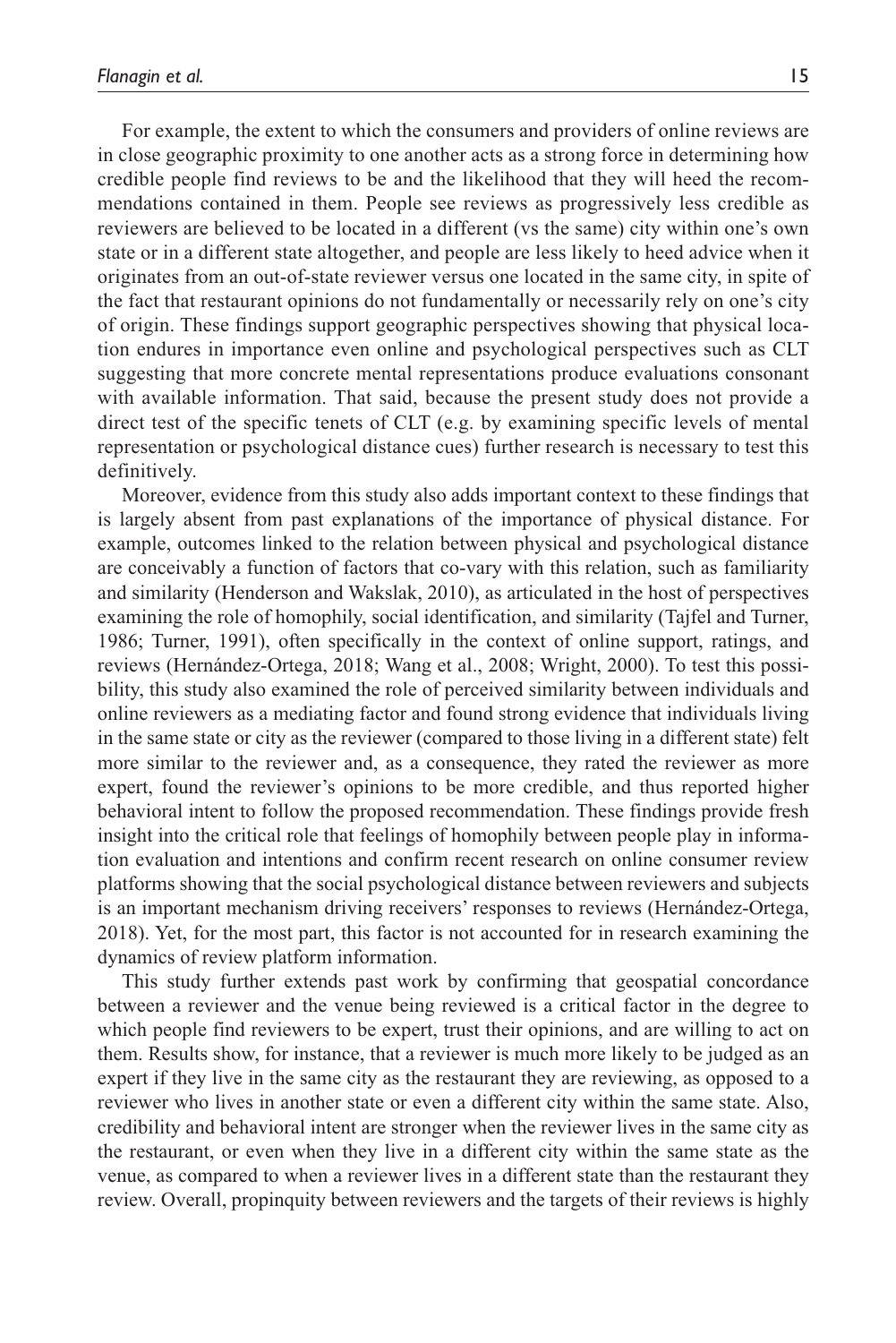influential in people's information evaluations, demonstrating that not only are information contributions to online repositories often likely to originate from those close to a target venue (see e.g. Hardy et al., 2012; Hecht and Gergle, 2010; Hecht and Moxley, 2009) but also that people appear more likely to value the opinions of those in close geographic proximity to a venue. Theoretically, this validates geospatial perspectives suggesting that people recognize the benefits of the situated understanding of places (e.g. Couclelis, 1992; Thebault-Spieker et al., 2017) and that although typically conceived in reference to one's self, distance dynamics can be seen through others' eyes as well, as people imagine others' viewpoints by placing themselves in their position (see e.g. Broemer et al., 2008; Eyal et al., 2008).

Results of  $H4_{bc}$  suggest that the role of situated knowledge about a place—readily imagined to be valid for a third party (e.g. when a reviewer is located close to a reviewed venue, as above)—is also critical to people as they consider reviews of entities in locations well known to themselves. Consistent with perspectives that emphasize the lower level construals applied to, and greater senses of place for, psychologically and physically close locations, findings from this study in part demonstrate that geospatial concordance between an individual and a reviewed venue is *negatively* related to the perceived credibility of another person's review and behavioral intent to follow their recommendation. Perhaps as closer psychological connections to a place are formed by geographic proximity diminished trust in third-party reviewers of that place results, even in spite of reviewers' purported firsthand experiences with the target venue. Thus, these findings suggest that because greater concordance in this instance begets less credibility (of others), one's own closeness to a place is privileged over anyone else's closeness to the same place. In the end, it appears that one's sense of ownership of a place is privileged even over a stranger's "actual" experience with it.

In many ways, findings such as this validate the basic egocentricity of the CLT perspective, which is grounded in the notion that one's reference point is the self (or another's prospective self) in relation to others and that closer psychological distances are thus experienced and represented nearer this reference point. Yet, because research in the CLT tradition has framed physical distance somewhat crudely (i.e. near vs far) it has not pinpointed precisely how variations in distance relate to the psychological level of construal (Henderson et al., 2011). The current study makes a contribution toward specifying the distance function by demonstrating that at least three levels of geospatial concordance are meaningfully distinguished by people and that more extreme (i.e. high vs low) differences appear to be more influential. Though these findings suggest a "distance decay" effect, research has also demonstrated thresholds beyond which the negative relation between distance and relatedness begins to wane (Li et al., 2014), and work has shown that in some instances the nuances of individuals' mental maps are potentially inaccurate (Matei et al., 2001; Thebault-Spieker et al., 2017), suggesting that exploration at a higher spatial resolution is necessary in future work.

Geospatial factors, however, affected the outcome variables unevenly. Although all its forms were significant predictors, geospatial concordance measures had only a relatively modest influence on people's behavioral intentions—by far the best predictor of behavioral intention was behavioral predisposition (in this study, the degree to which a person enjoys eating in restaurants similar to the one reviewed). Predispositions were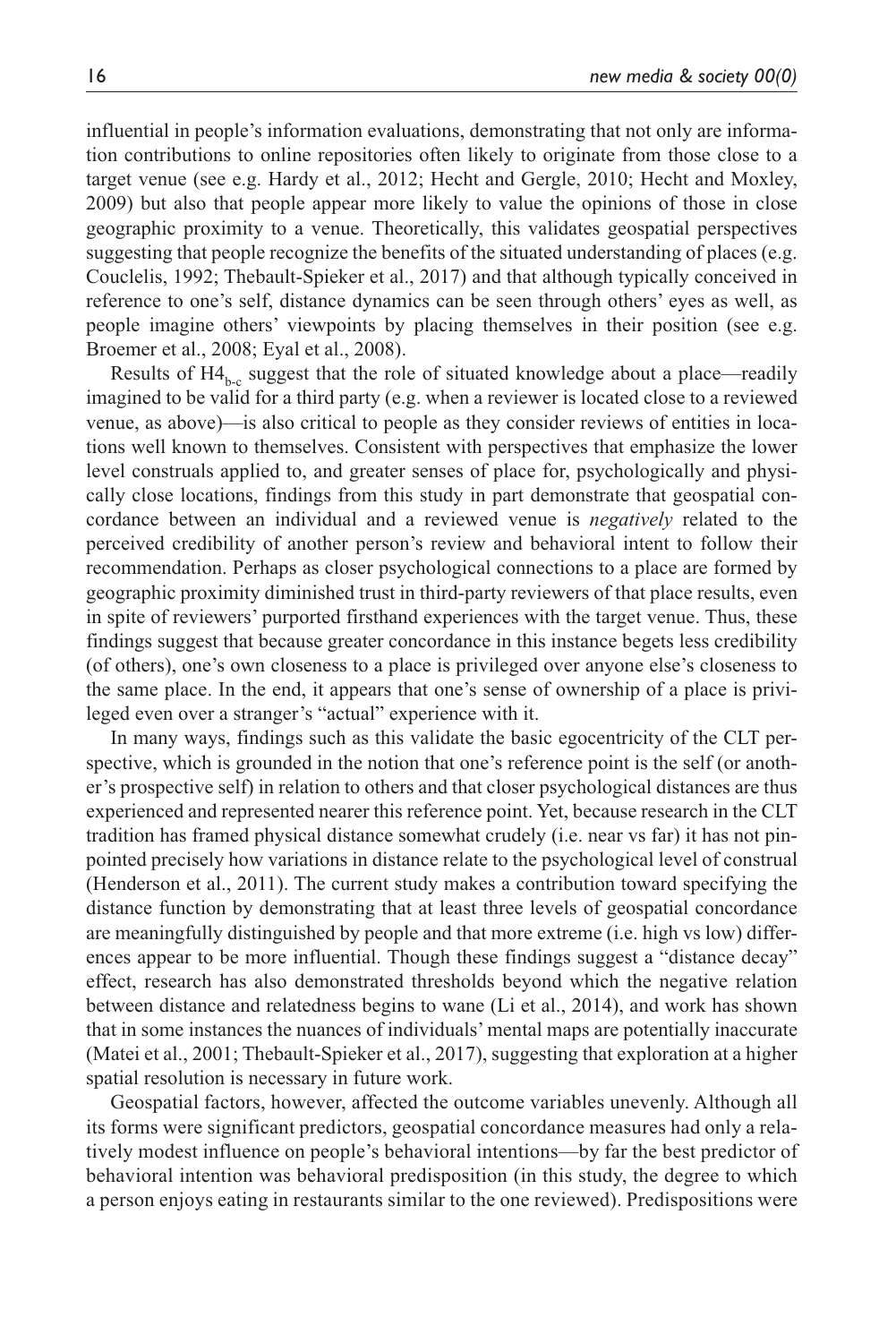similarly important in explaining the other outcome variables, which highlights the need to account for relevant and intuitive explanatory factors in research models, as was done in this study. By contrast, notable variance in the perceived credibility of reviewers' recommendations is explained by the three forms of geospatial concordance, suggesting that credibility can be described as an attribute with significant geographic properties. And, the perceived expertise of a reviewer is largely a function of the volume of reviews left by that individual in the past and, to a lesser extent, the degree to which the reviewer shares a location with the target of the review. This demonstrates that expertise hinges on particular and available indicators of experience and, additionally but less so, on situated and relevant geospatial knowledge. Overall, although significantly impacting all outcomes examined in this study, geospatial concordance appears to most strongly and directly influence the evaluation of a message, versus its source or effects, although the indirect effects of geospatial concordance through perceived similarity between individuals and reviewers are profound, as already articulated.

Although past research has demonstrated the importance of the volume of third-party reviewers' opinions on individuals' credibility assessments and behavioral intentions (Lee, 2009; Sundar et al., 2009), the role of such social drivers in this study was inconsistent. Whereas the volume of reviews provided by a reviewer over time had a profound effect on the perceived domain expertise of the reviewer, its impact was not important with regard to the perceived credibility of the reviewer's recommendation or people's behavioral intentions to heed the review. Thus, again, people seem capable of separating indicators of a reviewer's experience (i.e. the number of reviews provided to date) from assessments of the content of their message (i.e. recommendation credibility) or of behaving in accordance with their recommendation. This provides fresh insight into the dynamics of user-generated opinions by demonstrating that although reviewer experience can translate to perceived expertise people are readily able to assess messages independent of this type of influence.

Finally, efforts to leverage physical location are increasingly common as information from and about individuals is readily available online today. For example, users of mobile devices are routinely targeted by location-based mobile marketing and predictive analytics strategies (Bradlow et al., 2017; Fritz et al., 2017), and mobile media are used to build familiarity with geographic locations, often in real time as people traverse physical spaces (Humphreys and Liao, 2011; Wilken, 2008). Results of this study extend understanding of the role of physical location by demonstrating that location-based indicators are consequential also in more static and more common information pools. Even though such repositories rely on data that are contributed and retrieved without regard to the location of users, the location-specific information in them provides influential indicators of the perceived expertise of strangers and the credibility of the information they provide that may in turn guide people's behaviors. Thus, this study adds a new depth of understanding to the role that physical location plays in individuals' information assessment calculus, which is a function of their own and others' proximity to one another. In this fashion, the study of geospatial concordance adds another dimension to the growing body of scholarship on how people currently process and understand "place" by examining its more nuanced but no less important effects.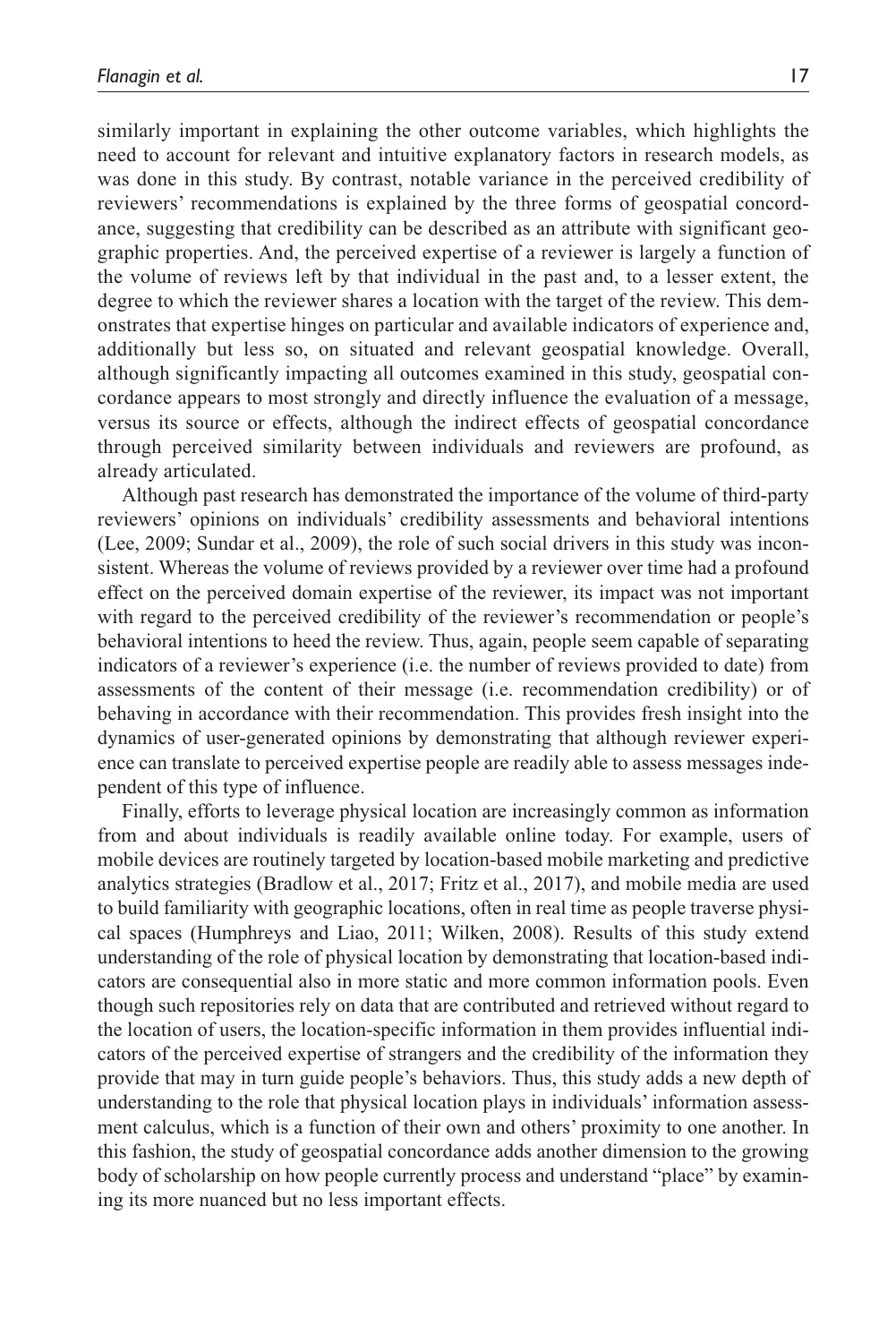## **Conclusion**

Rather than Internet-based tools heralding the "death of distance" (Cairncross, 1997), findings from this study underscore the complex and integral influence of physical location as embodied in particular mental representations, imbued with profound psychological importance. Results therefore support geographic perspectives that emphasize space as a mental construction instilled with particular meaning and confirm psychological views noting that people mentally construe places at different levels of abstraction, depending on their psychological, and physical, distance from them. Findings from this study may also be viewed as evidence that basic and long-standing markers of physical environmental sensemaking are likely to endure in their importance, both because such indicators are fundamental to the experience of being human and because, as such, they are unlikely to fade to obscurity merely since digital tools currently appear to provide that possibility.

### **Authors' Note**

Audrey Abeyta is now affiliated with Columbia College, USA.

### **Funding**

The author(s) received no financial support for the research, authorship, and/or publication of this article.

### **ORCID iD**

Andrew J Flanagin **D** <https://orcid.org/0000-0002-0928-5861>

#### **References**

- Aune RK and Kikuchi T (1993) Effects of language intensity similarity on perceptions of credibility relational attributions, and persuasion. *Journal of Language and Social Psychology* 12(3): 224–238.
- Ayeh JK, Au N and Law R (2013) "Do we believe in TripAdvisor?" Examining credibility perceptions and online travelers' attitude toward using user-generated content. *Journal of Travel Research* 52(4): 437–452.
- Bikhchandani S, Hirshleifer D and Welch I (1992) A theory of fads, fashion, custom, and cultural change as informational cascades. *Journal of Political Economy* 100(5): 992–1026.
- Bradlow ET, Gangwar M, Kopalle P, et al. (2017) The role of big data and predictive analytics in retailing. *Journal of Retailing* 93(1): 79–95.
- Broemer P, Grabowski A, Gebauer JE, et al. (2008) How temporal distance from past selves influences self-perception. *European Journal of Social Psychology* 38(4): 697–714.
- Cairncross F (1997) *The Death of Distance: How the Communications Revolution Will Change Our Lives*. Cambridge: Harvard Business School Press.
- Cheshire C and Antin J (2008) The social psychological effects of feedback on the production of Internet information pools. *Journal of Computer-Mediated Communication* 13(3): 705–727.

Couclelis H (1992) Location, place, region, and space. *Geography's Inner Worlds* 2: 15–233.

Easley D and Kleinberg J (2010) *Networks, Crowds, and Markets*. Vol. 8. Cambridge: Cambridge University Press.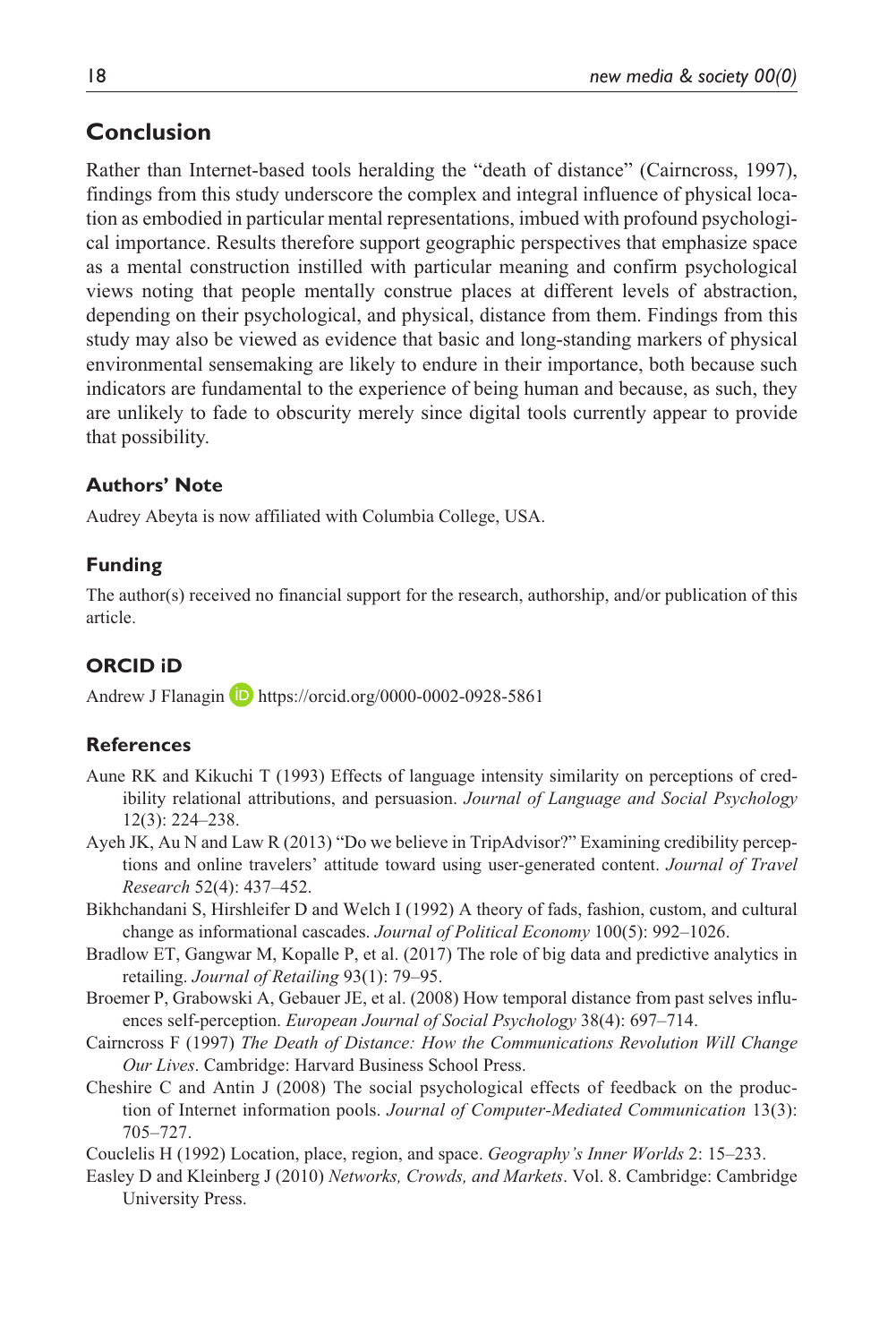- Eyal T, Liberman N and Trope Y (2008) Judging near and distant virtue and vice. *Journal of Experimental Social Psychology* 44(4): 1204–1209.
- Flanagin AJ and Metzger MJ (2007) The role of site features, user attributes, and information verification behaviors on the perceived credibility of web-based information. *New Media & Society* 9(2): 319–342.
- Frith J (2018) *Smartphones as Locative Media*. Hoboken: John Wiley & Sons.
- Fritz W, Sohn S and Seegebarth B (2017) Broadening the perspective on mobile marketing: an introduction. *Psychology & Marketing* 34(2): 113–118.
- Fujita K, Trope Y, Liberman N, et al. (2006) Construal levels and self-control. *Journal of Personality and Social Psychology* 90(3): 351–367.
- Hansen J and Wänke M (2010) Truth from language and truth from fit: the impact of linguistic concreteness and level of construal on subjective truth. *Personality and Social Psychology Bulletin* 36: 1576–1588.
- Hardy D, Frew J and Goodchild MF (2012) Volunteered geographic information production as a spatial process. *International Journal of Geographical Information Science* 26(7): 1191– 1212.
- Hayes AF (2017) *Introduction to Mediation, Moderation, and Conditional Process Analysis: A Regression-Based Approach*. 2nd ed. New York: The Guilford Press.
- Hecht B and Moxley E (2009) Terabytes of Tobler: evaluating the first law in a massive, domainneutral representation of world knowledge. In: *International conference on spatial information theory*, Regensburg, 9–13 September, pp. 88–105. Berlin, Heidelberg: Springer.
- Hecht BJ and Gergle D (2010) On the localness of user-generated content. In: *Proceedings of the 2010 ACM conference on computer supported cooperative work*, Savannah, GA, 23–27 February, pp. 229–232. New York: ACM.
- Henderson MD, Fujita K, Trope Y, et al. (2006) Transcending the" here": the effect of spatial distance on social judgment. *Journal of Personality and Social Psychology* 91(5): 845–856.
- Henderson MD and Wakslak CJ (2010) Over the hills and far away: the link between physical distance and abstraction. *Current Directions in Psychological Science* 19(6): 390–394.
- Henderson MD, Wakslak CJ, Fujita K, et al. (2011) Construal level theory and spatial distance. *Social Psychology* 42(3): 165–173.
- Hernández-Ortega B (2018) Don't believe strangers: Online consumer reviews and the role of social psychological distance. *Information & Management* 55(1): 31–50.
- Hjorth L and Pink S (2014) New visualities and the digital wayfarer: reconceptualizing camera phone photography and locative media. *Mobile Media & Communication* 2(1): 40–57.
- Humphreys L and Liao T (2011) Mobile geotagging: reexamining our interactions with urban space. *Journal of Computer-Mediated Communication* 16(3): 407–423.
- Jucks R and Thon FM (2017) Better to have many opinions than one from an expert? Social validation by one trustworthy source versus the masses in online health forums. *Computers in Human Behavior* 70: 375–381.
- Katzir M and Eyal T (2013) When stepping outside the self is not enough: a self-distanced perspective reduces the experience of basic but not of self-conscious emotions. *Journal of Experimental Social Psychology* 49: 1089–1092.
- Kross E and Grossmann I (2012) Boosting wisdom: distance from the self enhances wise reasoning, attitudes, and behavior. *Journal of Experimental Psychology: General* 141: 43–48.
- Lea M and Spears R (1991) Computer-mediated communication, de-individuation and group decision-making. *International Journal of Man-Machine Studies* 34: 283–301.
- Lee S (2009) How do online reviews affect purchasing intention? *African Journal of Business Management* 3(10): 576–581.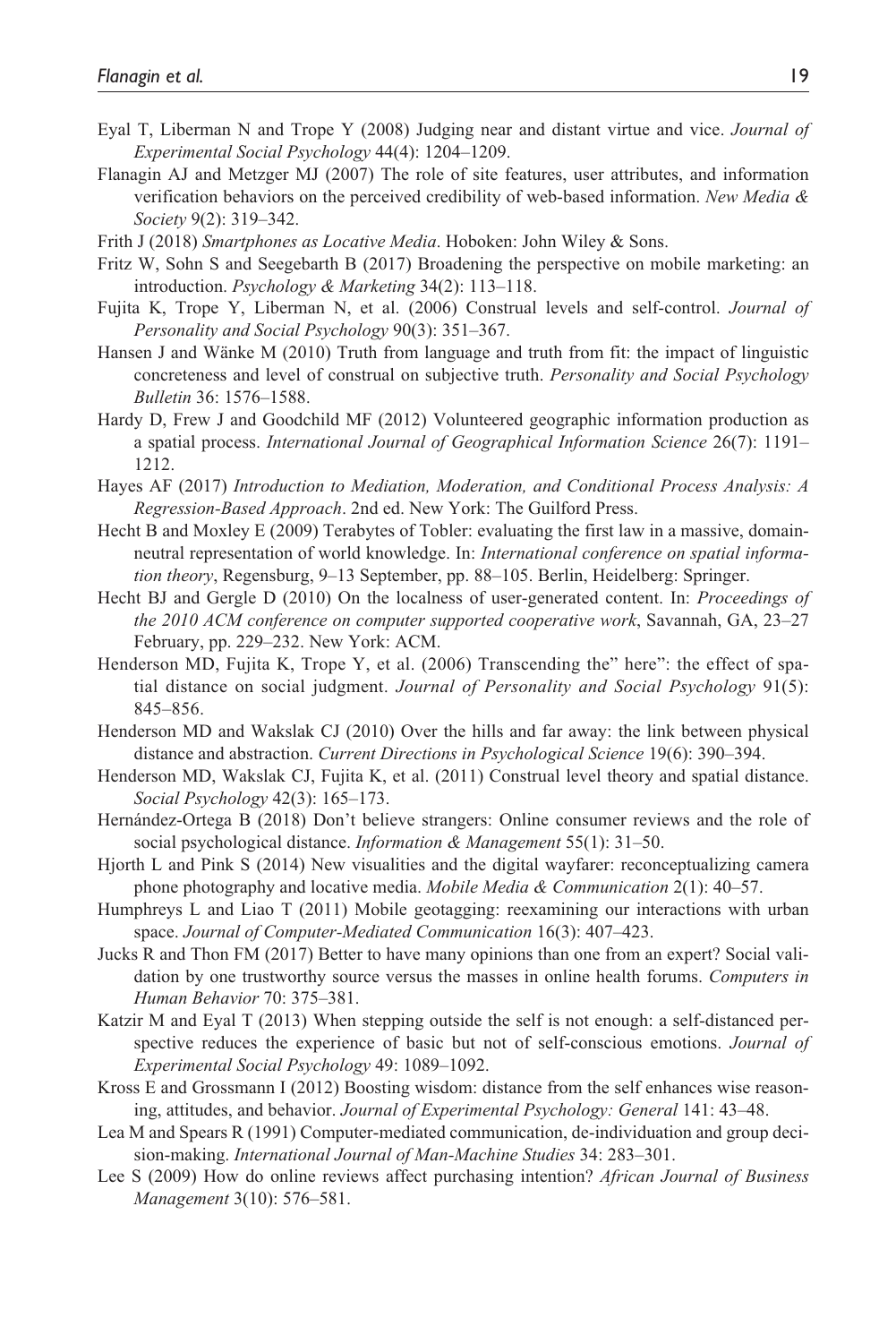- Li TJJ, Sen S and Hecht B (2014) Leveraging advances in natural language processing to better understand Tobler's first law of geography. In: *Proceedings of the 22nd ACM SIGSPATIAL international conference on advances in geographic information systems*, Dallas, TX, 4–7 November, pp. 513–516. New York: Association for Computing Machinery.
- Liberman N, Trope Y and Stephan E (2007) Psychological distance. *Social Psychology: Handbook of Basic Principles* 2: 353–383.
- Liu Y (2006) Word of mouth for movies: its dynamics and impact on box office revenue. *Journal of Marketing* 70(3): 74–8961.
- Lynch K (1960) *The Image of the City*. Vol. 11. Cambridge, MA: MIT Press.
- McCroskey JC, Richmond VP and Daly JA (1975) The development of a measure of perceived homophily in interpersonal communication. *Human Communication Research* 1: 323–332.
- McKenna KY and Bargh JA (2000) Plan 9 from cyberspace: the implications of the Internet for personality and social psychology. *Personality and Social Psychology Review* 4(1): 57–75.
- Matei S, Ball-Rokeach SJ and Qiu JL (2001) Fear and misperception of Los Angeles urban space: a spatial-statistical study of communication-shaped mental maps. *Communication Research* 28(4): 429–463.
- Park D, Lee J and Han I (2007) The effect of on-line consumer reviews on consumer purchasing intention: the moderating role of involvement. *International Journal of Electronic Commerce* 11(4): 125–148.
- Shamai S (1991) Sense of place: an empirical measurement. *Geoforum* 22(3): 347–358.
- Sundar SS, Xu Q and Oeldorf-Hirsch A (2009) Authority vs. peer: how interface cues influence users. In: *CHI'09 extended abstracts on human factors in computing systems*, Boston, MA, 4–9 April, pp. 4231–4236. New York: ACM.
- Sungur H, Hartmann T and van Koningsbruggen GM (2016) Abstract mindsets increase believability of spatially distant online news. *Frontiers in Psychology* 7: 1056.
- Sungur H, van Koningsbruggen GM and Hartmann T (2017) Psychological distance cues in online messages: interrelatedness of probability and spatial distance. *Journal of Media Psychology* 31: 65–80.
- Tajfel H and Turner JC (1986) The social identity theory of intergroup behavior. In: Worchel S and Austin WG (eds) *Psychology of Intergroup Relations*. Chicago, IL: Nelson-Hall Publishers, pp. 2–24.
- Thebault-Spieker J, Halfaker A, Terveen LG, et al. (2018) Distance and attraction: gravity models for geographic content production. In: *Proceedings of the 2018 CHI conference on human factors in computing systems*, Montreal, QC, Canada, 21–26 April, pp. 1–13. New York: ACM.
- Thebault-Spieker J, Terveen L and Hecht B (2017) Toward a geographic understanding of the sharing economy: systemic biases in UberX and TaskRabbit. *ACM Transactions on Computer-Human Interaction* 24(3): 1–40.
- Trope Y and Liberman N (2003) Temporal construal. *Psychological Review* 110: 403–421.
- Trope Y and Liberman N (2010) Construal-level theory of psychological distance. *Psychological Review* 117(2): 440–463.
- Tuan Y (1979) *Space and Place: Humanistic Perspective*. Berlin: Springer.
- Turner JC (1991) *Social Influence*. Milton Keynes: Open University Press.
- Wang Z, Walther JB, Pingree S, et al. (2008) Health information, credibility, homophily, and influence via the Internet: web sites versus discussion groups. *Health Communication* 23(4): 358–368.
- Wilken R (2008) Mobilizing place: mobile media, peripatetics, and the renegotiation of urban places. *Journal of Urban Technology* 15(3): 39–55.